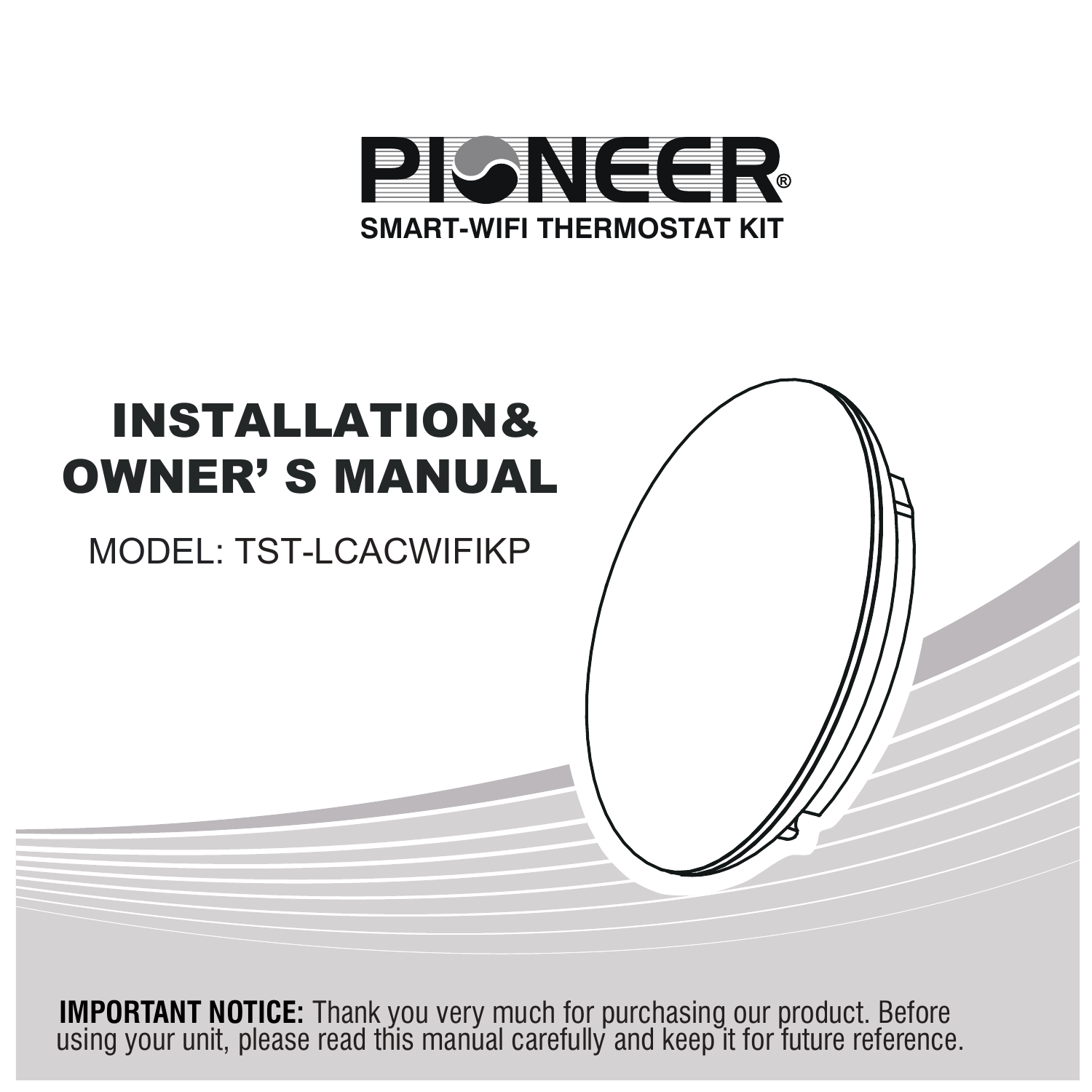- This manual gives detailed description of the precautions that should be brought to your attention during operation.
- In order to ensure correct service of the smart port, please read this manual carefully before using the unit.
- For convenience of future reference, keep this manual after reading it.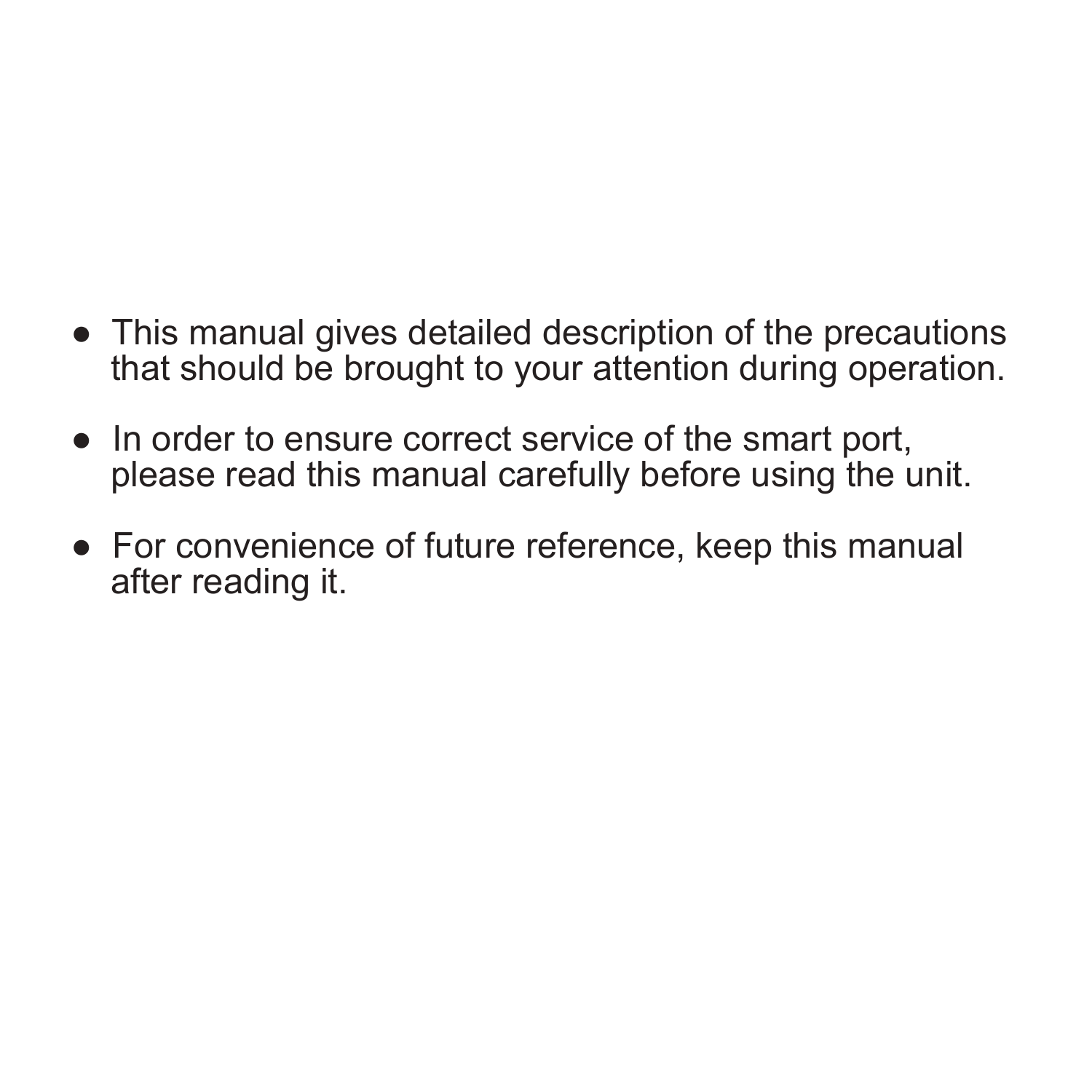#### **CONTENTS**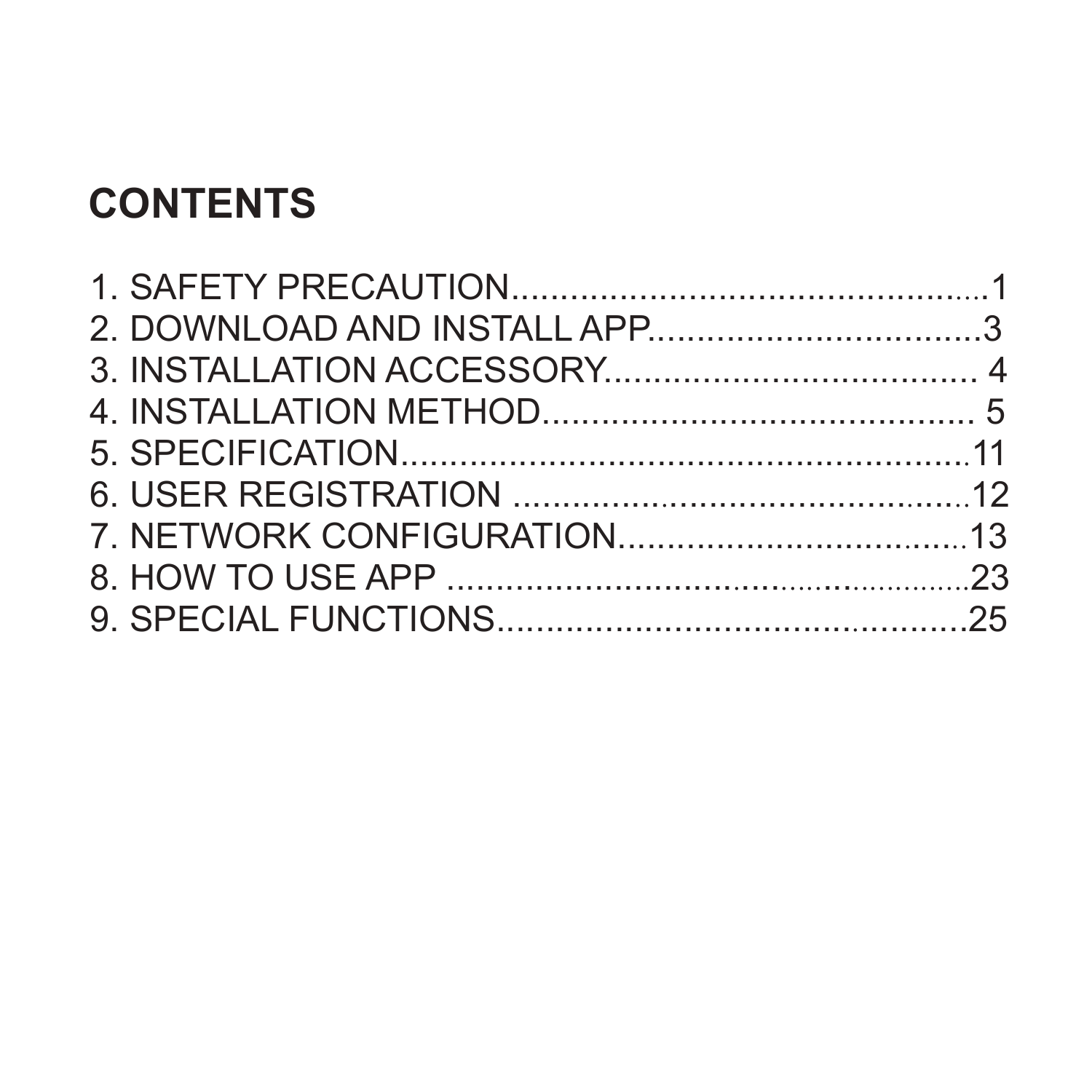# 1. SAFETY PRECAUTION

Read the safety precautions carefully before installing the unit. ■ Stated below are important safety issues that must be obeyed.

Applicable system: IOS, Android. (Suggest:IOS 10.3, Android 6.0)

Note:

- APP can not support the lastest software version of Android and IOS system.
- Due to special situation may be occured, we explicitly claim below: Not all of the Andriod and IOS systems are compatible with APP. We will not be responsible for any issues as a result of the incompatibility.

#### Wireless safety strategy

• Smart kit only support WPA-PSK/WPA2-PSK encryption and none encryption . WPA-PSK/WPA2-PSK encryption is recommended.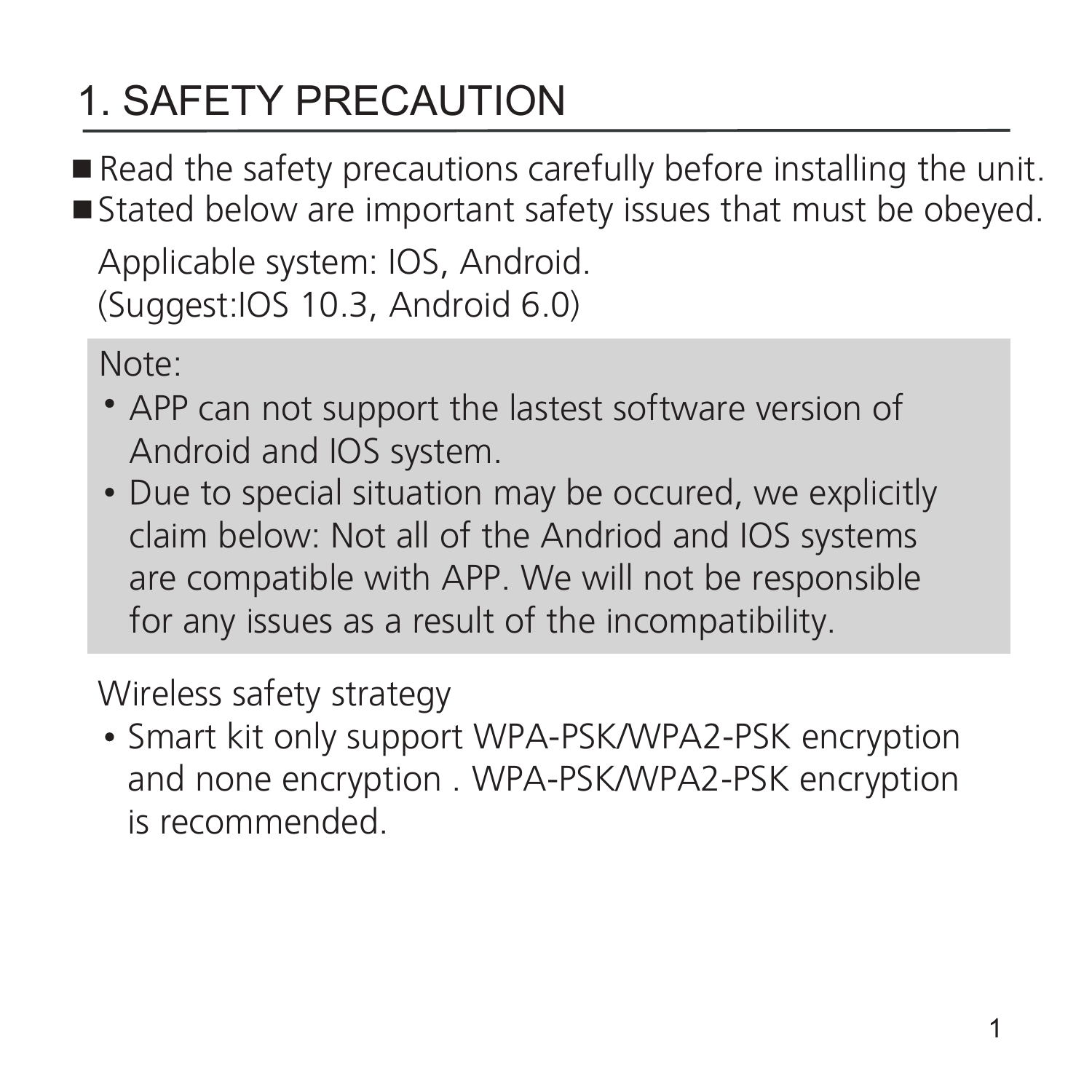# **D** CAUTION

- Please Check The Service Website For More Information.
- Smart Phone camera needs to be 5 million pixels or above to make sure scan QR code well.
- Due to different network situation, sometimes, request time-out could happen, thus, it is necessary to do network configuration again.
- Due to different network situation, control process may return time-out sometimes. If this situation occurs, the display between board and App may not be the same, please do not feel confused.

NOTE:Company will not be liable for any issues and problems caused by Internet, Wi-Fi Router and Smart Devices. Please contact the original provider to get further help.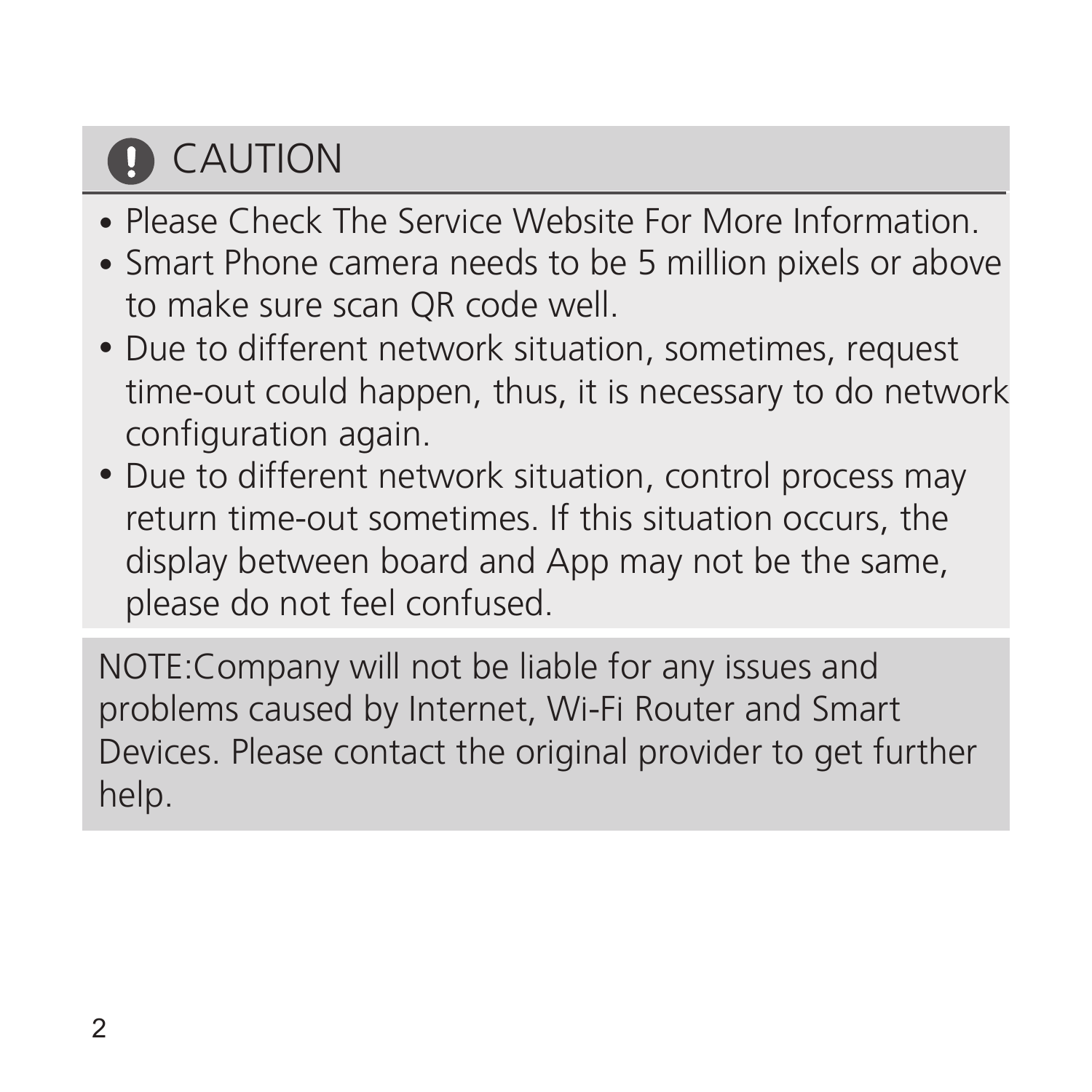#### 2. DOWNLOAD AND INSTALL APP



Caution: QR Code A and QR Code B is only available for downloading APP.

OR Code A QR Code B

- Android Phone users: scan QR Code A or go to google play, search 'Nethome Plus' app and download it.
- Iphone Users: scan QR Code B or go to App Store, search 'Nethome Plus' app and download it.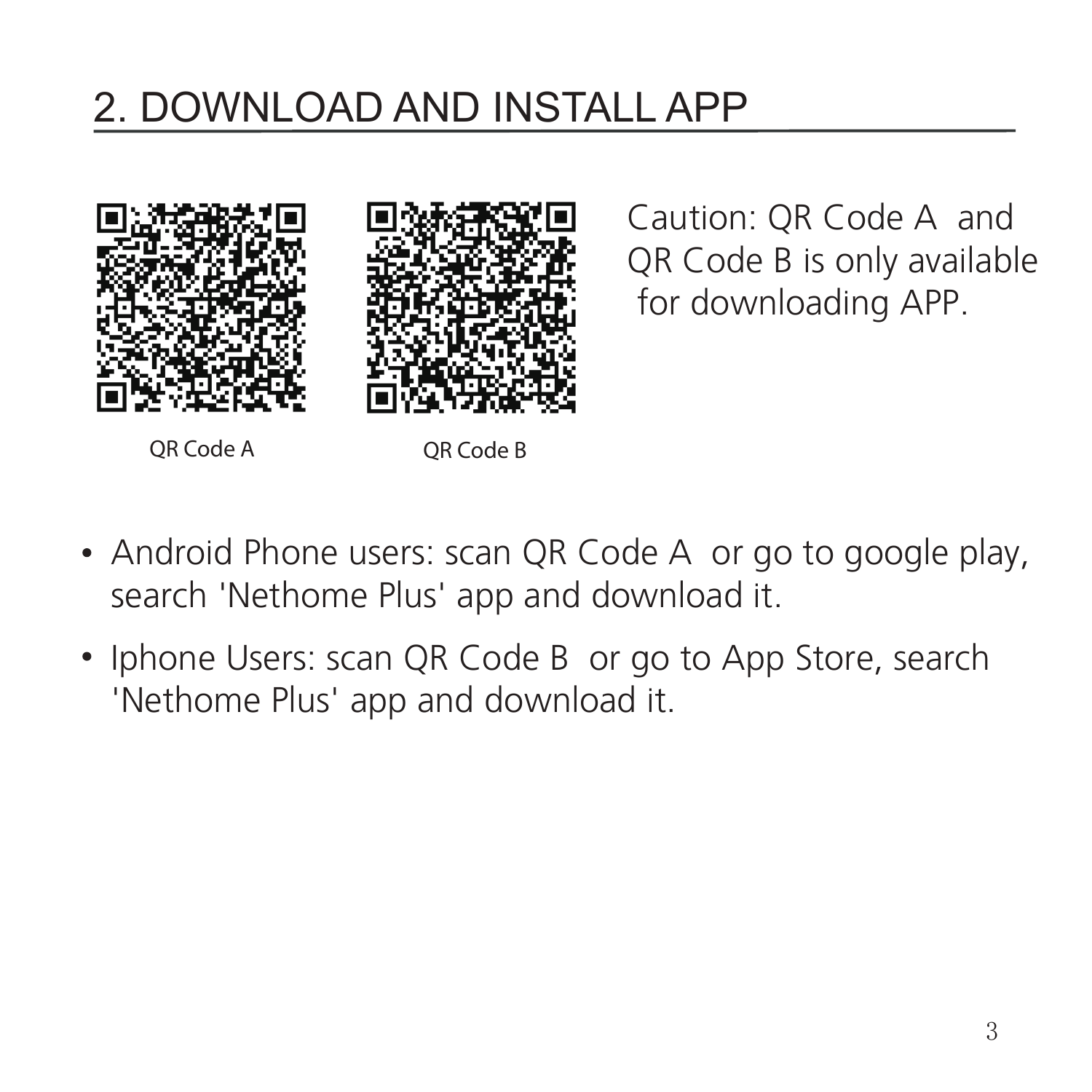# 3. INSTALLATION ACCESSORY

#### Select the installation location

Don't install at the place which is covered with heavy oil, vapor or sulfureted gas, otherwise, this product would be deformed that would lead to system malfunction.

#### Preparation before installation

1.Please confirm that all the following parts have been supplied.

| No. | Name                            | Jty. | Remarks                          |
|-----|---------------------------------|------|----------------------------------|
|     | Smart port                      |      |                                  |
|     | Installation and owner's manual |      |                                  |
| 3   | Screws                          | Β    | M4X20 (For Mounting on the Wall) |
| 4   | Wall plugs                      | 3    | For Mounting on the Wall         |
|     | Smart kit                       |      |                                  |
| 6   | The connective wires group-1    |      | See Fig.4-3                      |

#### 2. Prepare the following assemblies on the site.

| No. | <b>Name</b>                                               | Qty.(embeded<br>into wall) | Specification<br>(only for reference) | Remarks |
|-----|-----------------------------------------------------------|----------------------------|---------------------------------------|---------|
|     | Wiring Tube(Insulating<br>Sleeve and Tightening<br>Screw) |                            |                                       |         |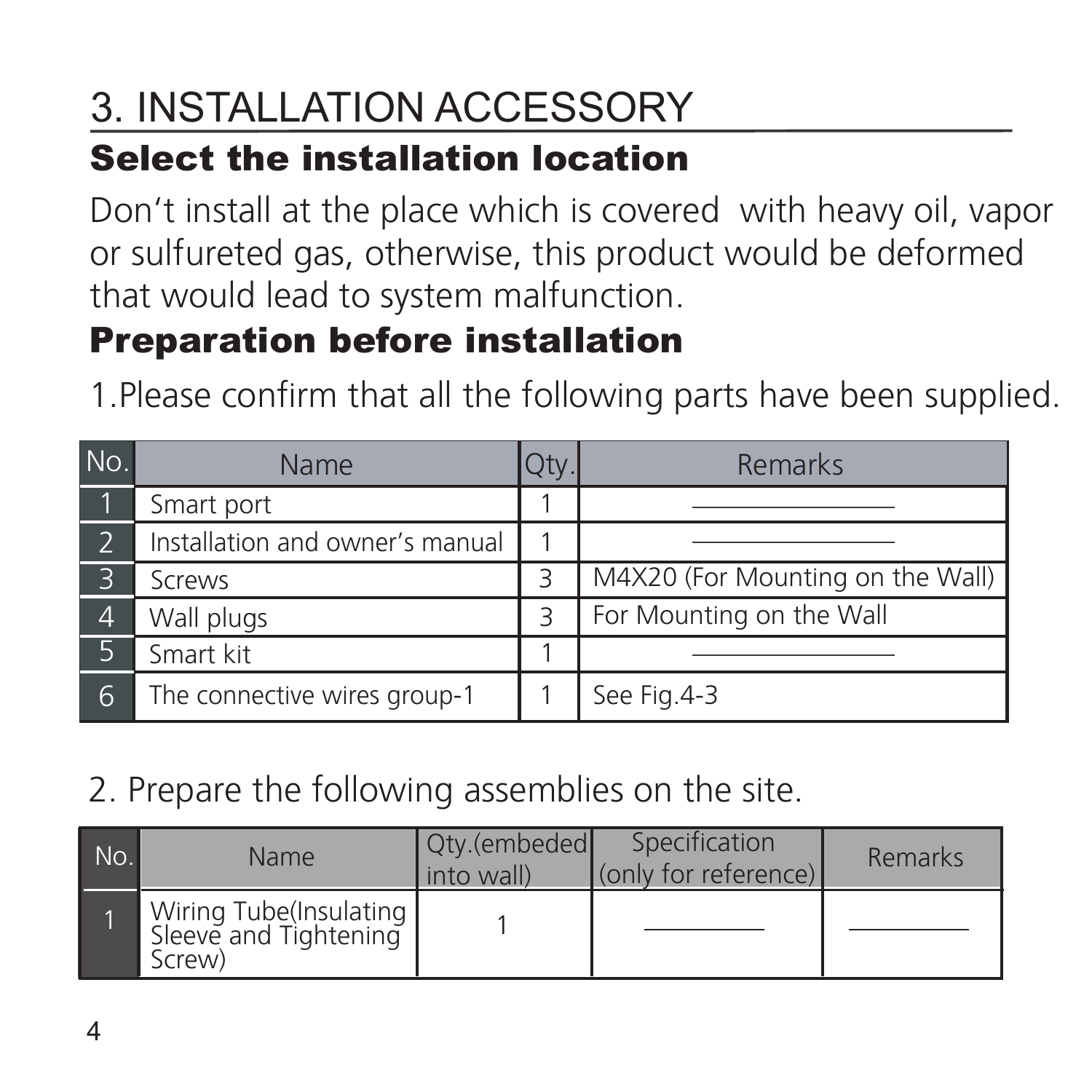1.Wifi controller structure size figure



Fig 4-1

#### 2.Wiring Principle Sketch:

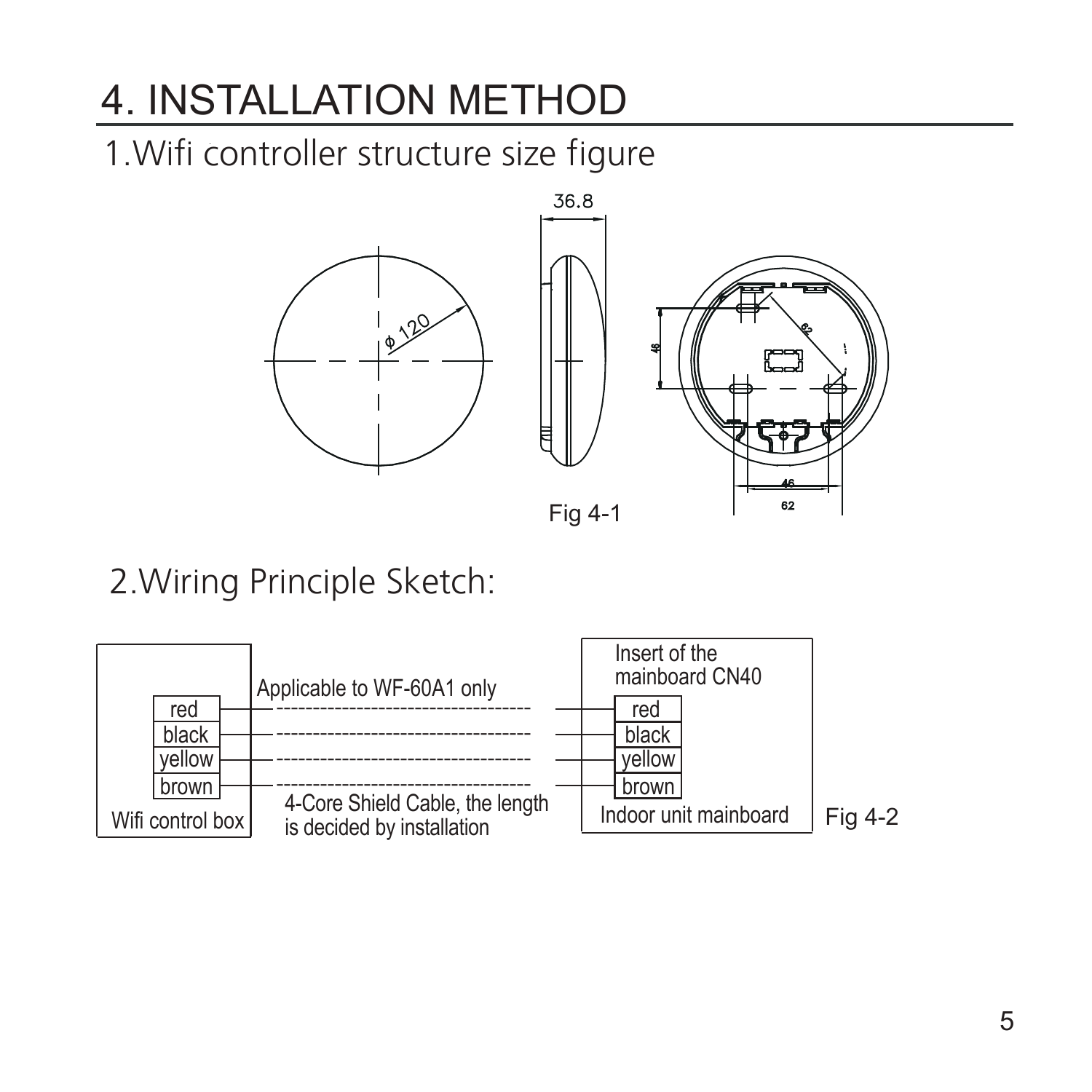#### 3.Wiring figure



- Connect the male joint of the connective wires group-1 to the mainboard, then connect the other side of the connective wires group-1 to the 4-core shielding wire of the smart port.(See Fig.4-3)
- If want to extent the wire ,please use extension cord (purchased separately) . (See Fig.4-3)

4.Remove the upper part of the smart port

• Insert a slot screwdriver into the slots in the lower part of the smart port (2 places), and remove the upper part of the smart port. (Fig.4-4)

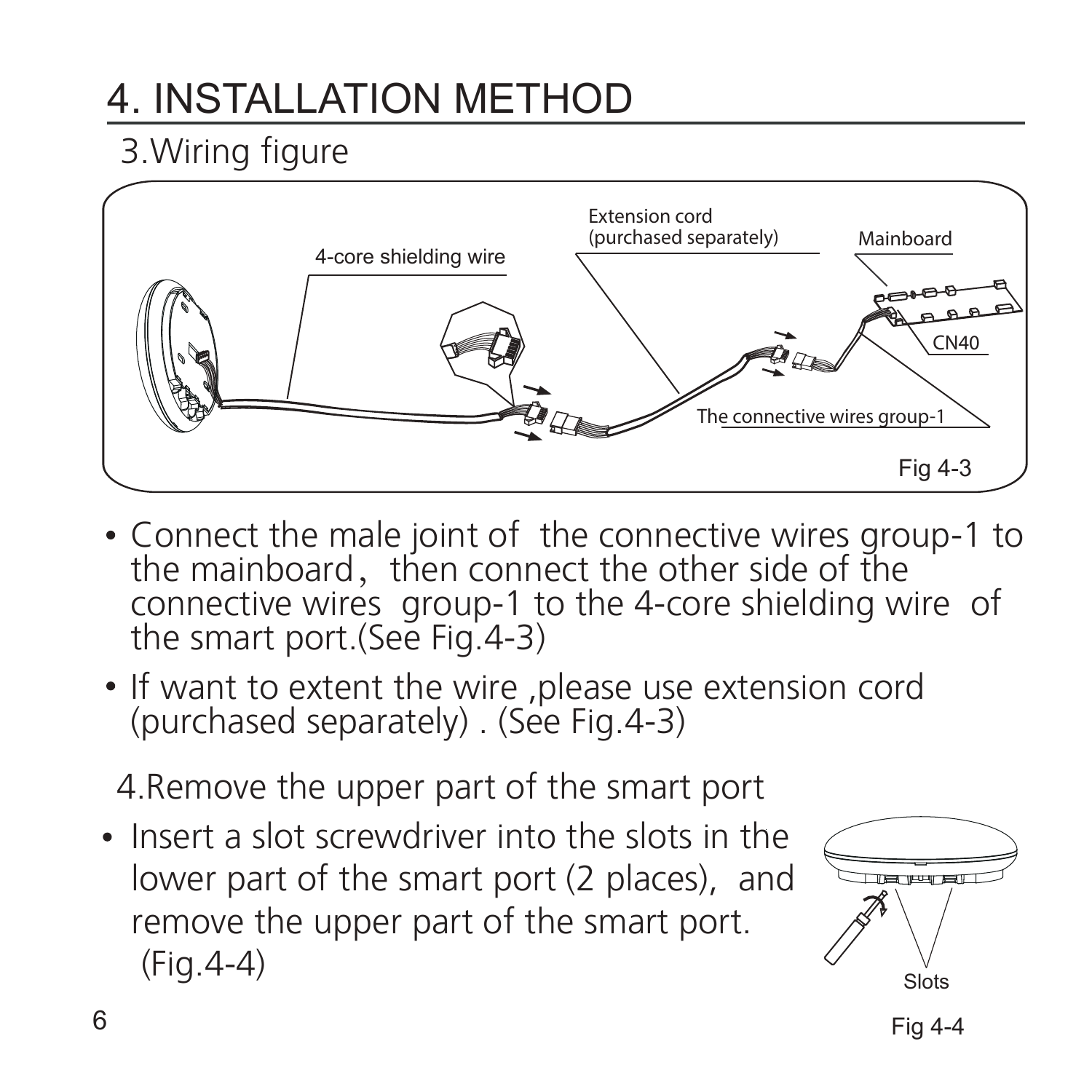- 5. Fasten the back plate of the smart port
- For exposed mounting, fasten the back plate on the wall with the 3 screws (M4×20) and plugs. (Fig.4-5)



Fig 4-5

6. .Insert the smart kit with slightly strength into the main PCB of the smart port .(Fig.4-6)



Fig 4-6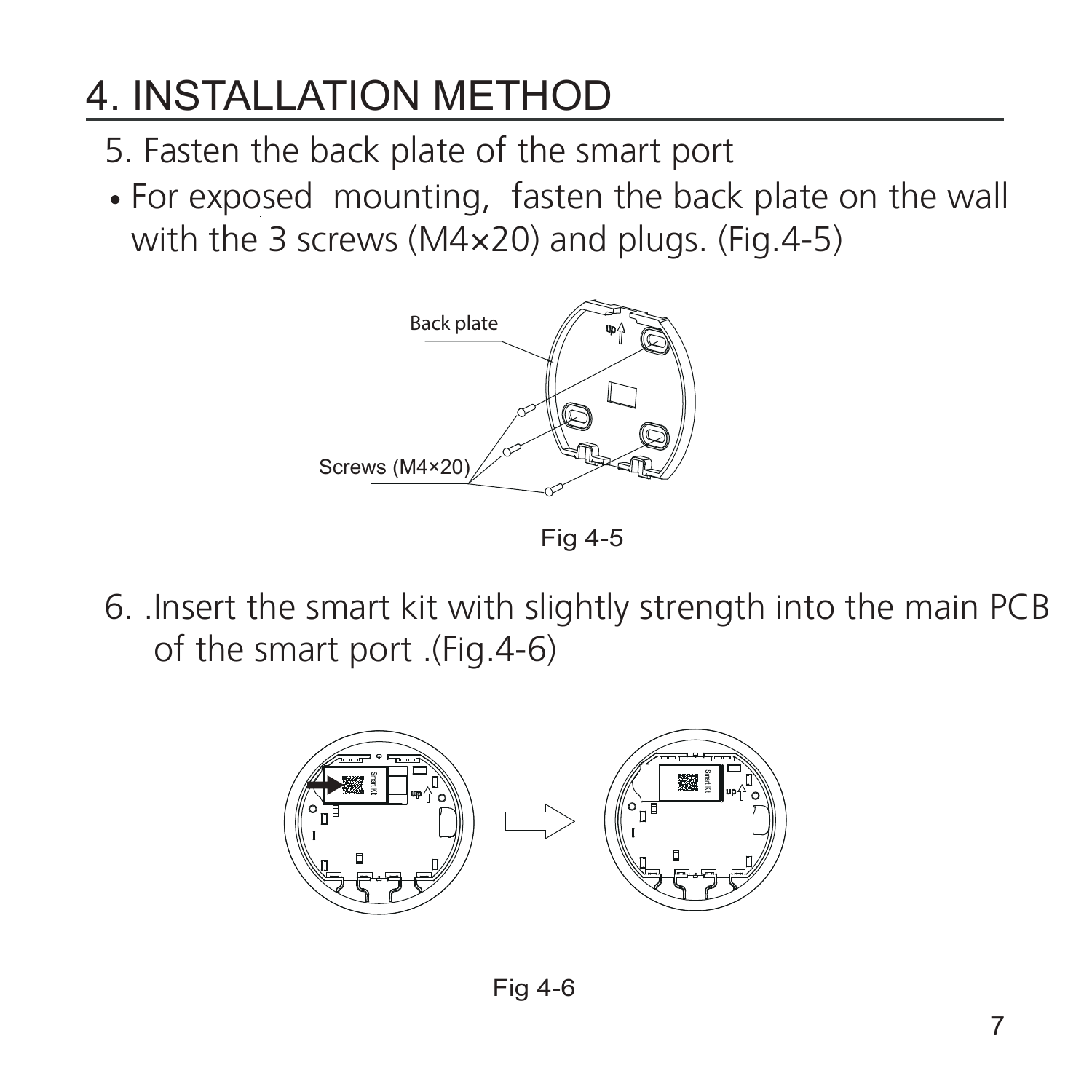#### 7. Wiring

A. For exposed mounting, two outletting positions.



#### B.Shielded wiring

Wiring through the wall



Wiring hole and wall hole Diameter of wall hole:Φ20mm

Fig 4-8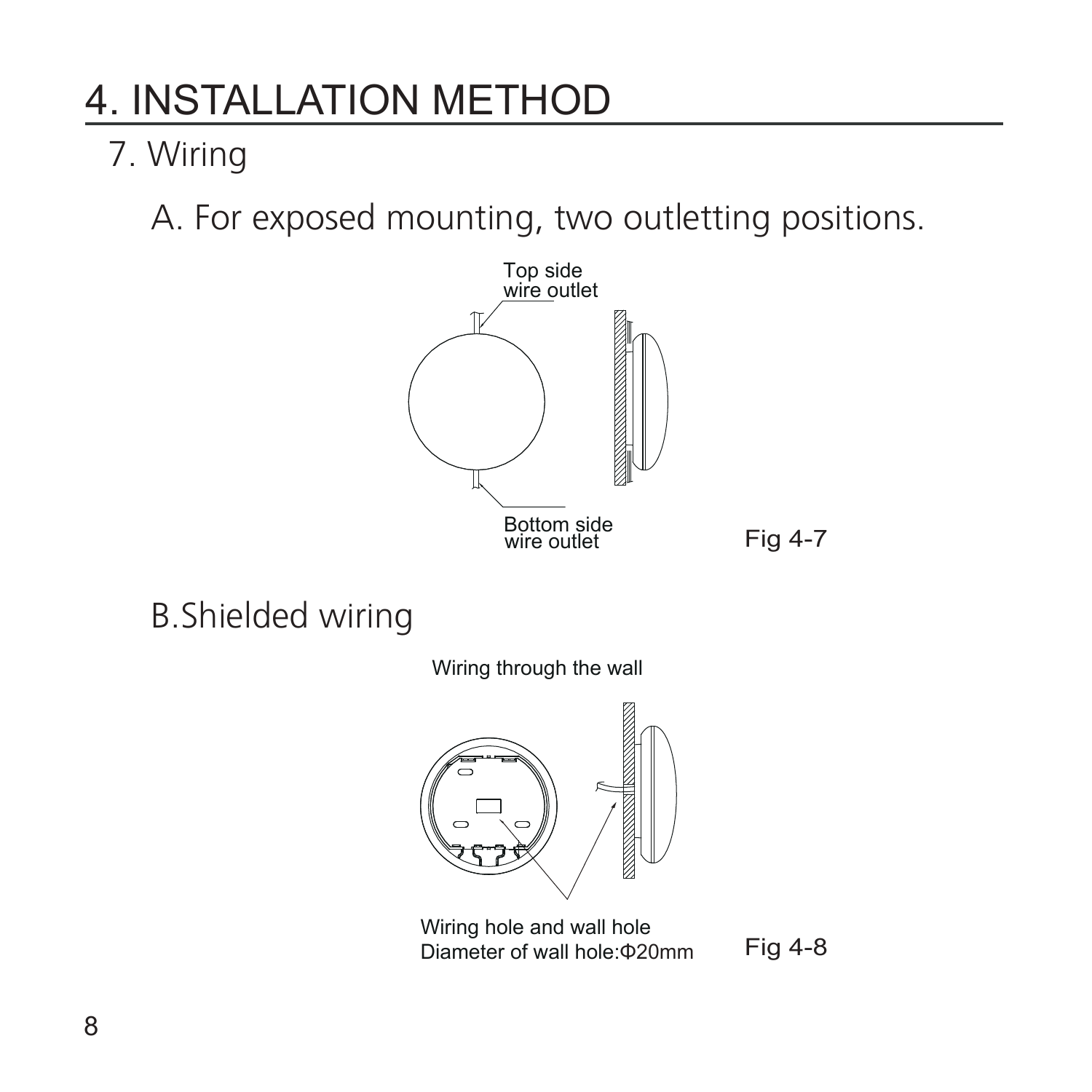

# CAUTION

Avoid the water enter into the smart port, use trap and putty to seal the connectors of wires during wiring installation. (Fig. 4-9) When under installation, reserve certain length of the connecting wire for convenient to take down the smart port while during maintenance.

- 8. Reattach the upper part of the smart port
- After adjusting the upper case and then buckle the upper case; avoid clamping the wiring during installation. (Fig 4-10)

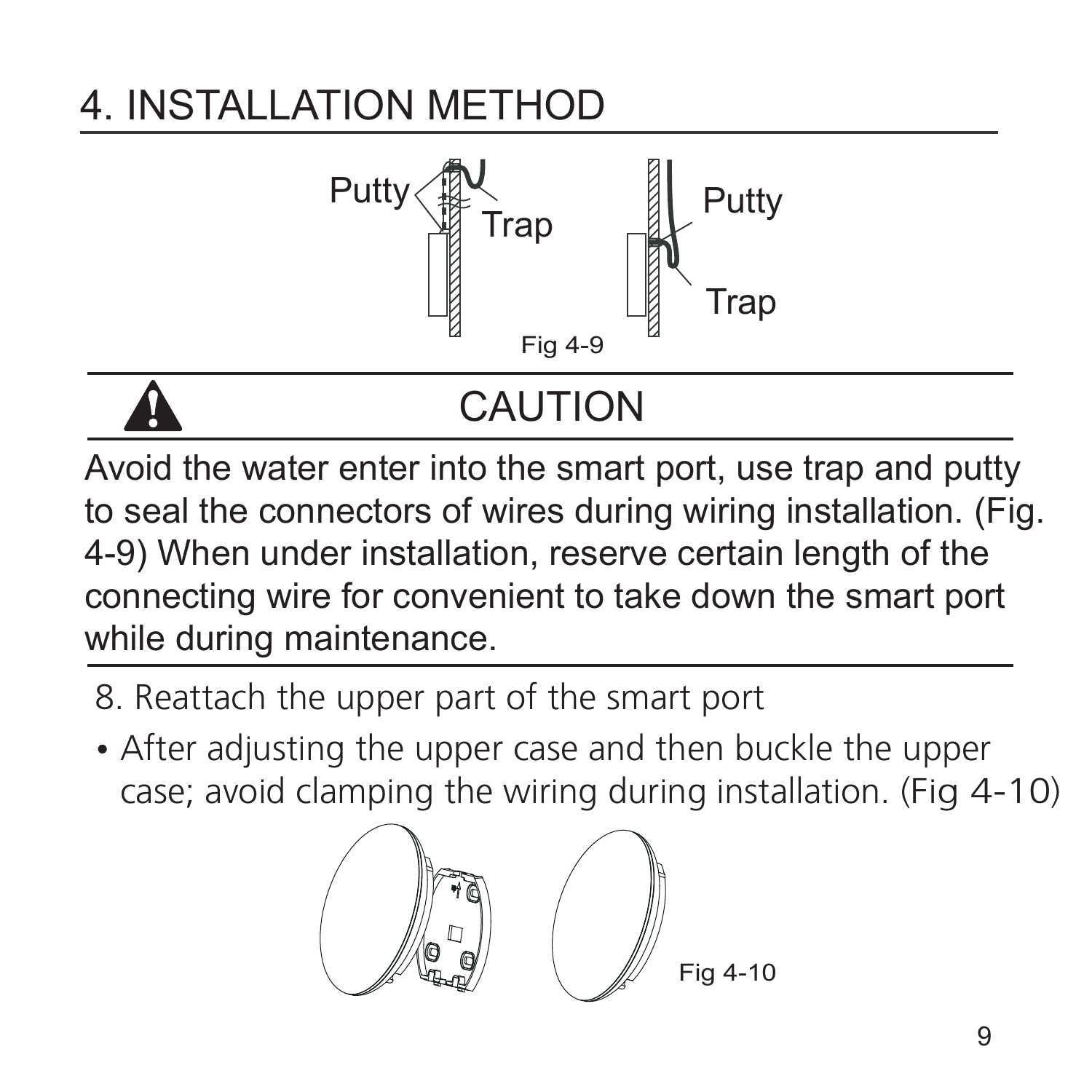9. Connect the smart port to the wire controller (if needed) ① Remove the top cover from the gap between the top cover and bottom by a tool with flat head. (See Fig.4-11) ② Use the connective cable to connect the wire controller and CN3 of the smart port. (See Fig.4-12)(refer to the Wire controller manual for details)







Fig 4-12

#### NOTE:

Connection for wired control function by KJR-120C/TF-E KJR-120G2/TFBG-E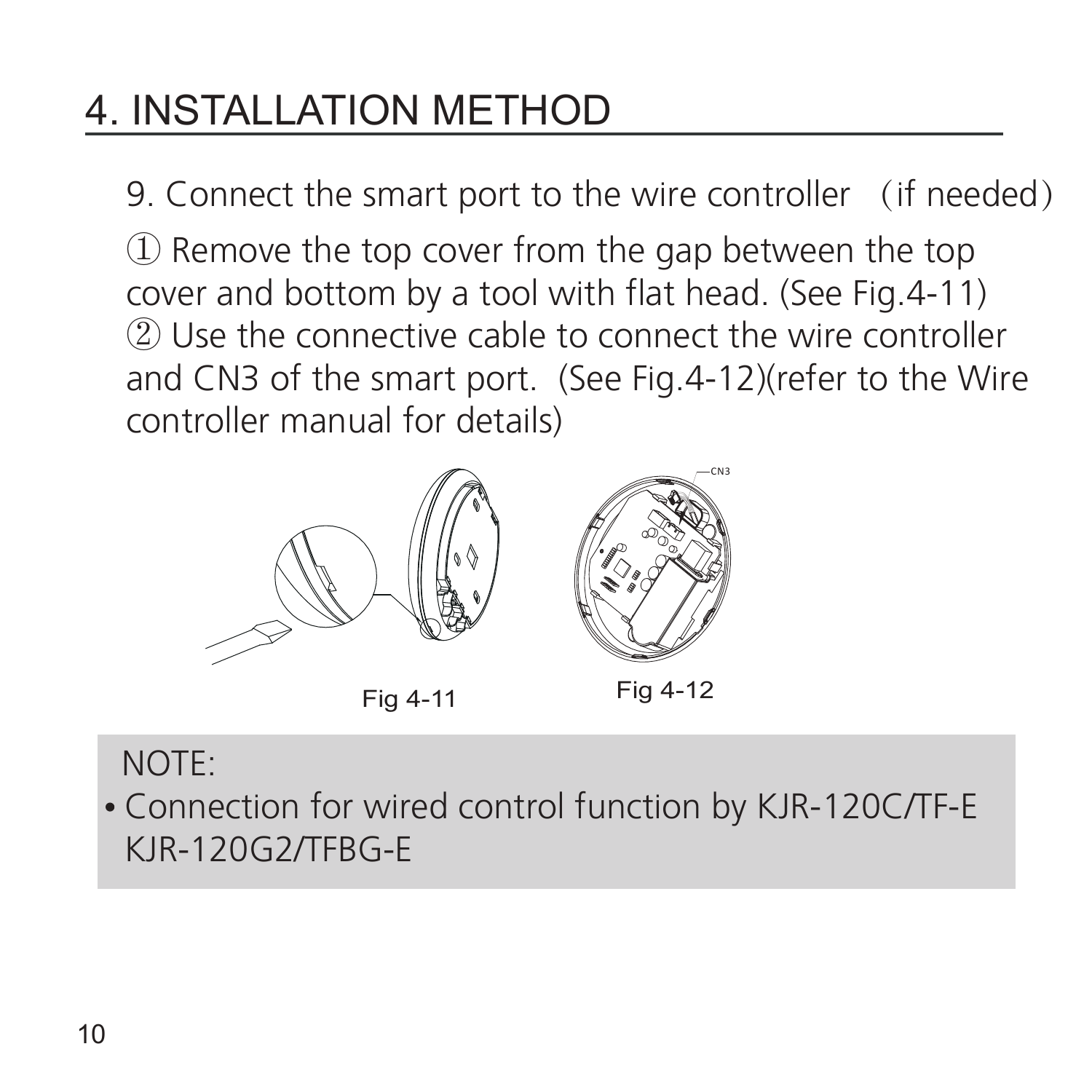# 5. SPECIFICATION

| Model                            | <b>TST-LCACWIFIKP</b>            |
|----------------------------------|----------------------------------|
| Standard                         | IEEE802.11b/g/n                  |
| Antenna Type                     | Wxternal omnidirectional Antenna |
| <b>Frequency</b>                 | <b>WIFL2.4G</b>                  |
| <b>Maximum Transmitted Power</b> | 15dBm Max                        |
| <b>Operation Temperature</b>     | 0OC~45OC/32OF~113OF.             |
| <b>Operation Humidity</b>        | 10%~85%                          |
| Power Input                      | DC 5V/300mA                      |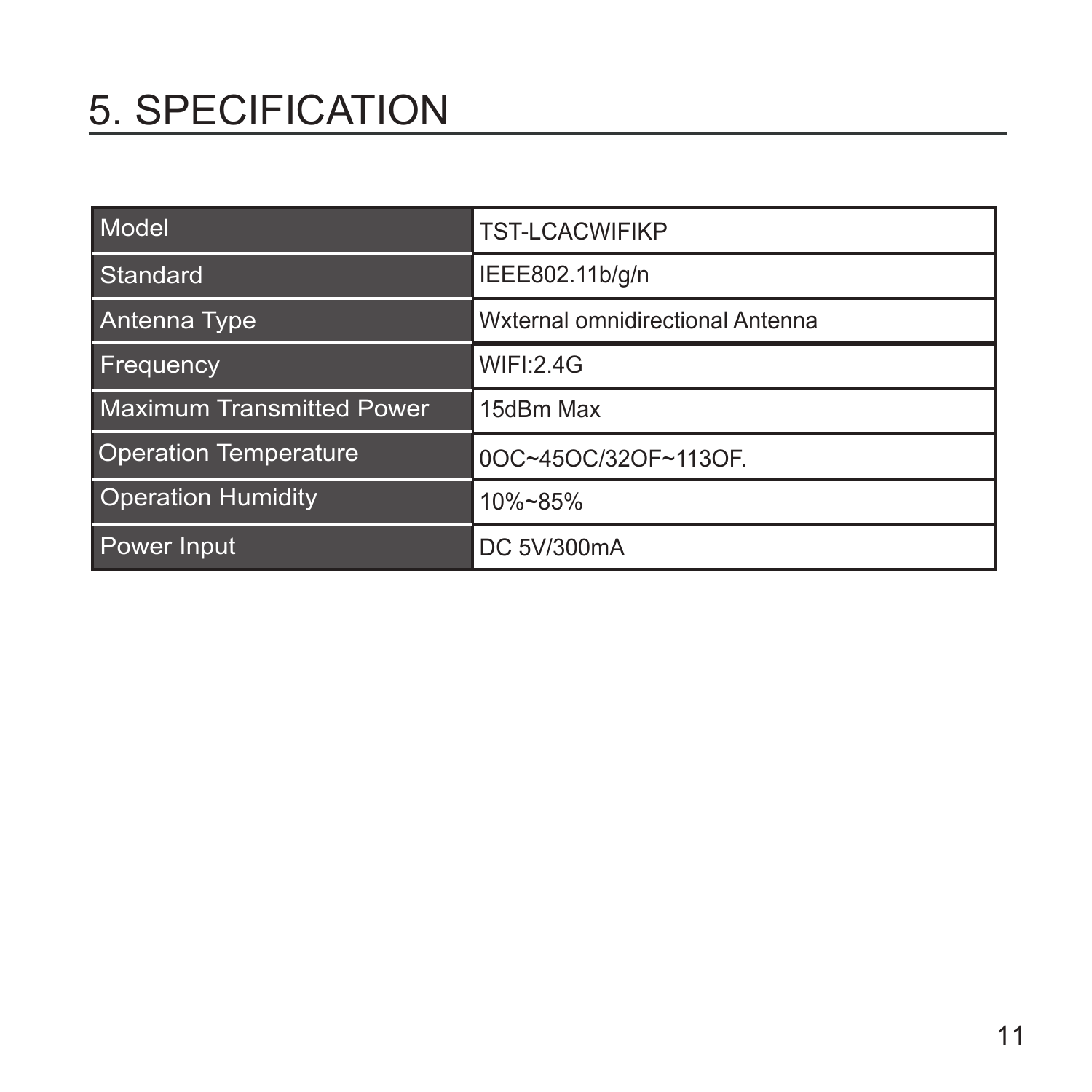# 6. USER REGISTRATION

- Please ensure your mobile device is connected to Wifi router. Also, the Wifi router has already connected to Internet before doing user registration and network configuration.
- It is better to log in your email box and active your registration account by clicking link in case you forget the password.





①Click 'Create Account'. ②Enter your email address and password, and then click 'Regietration'.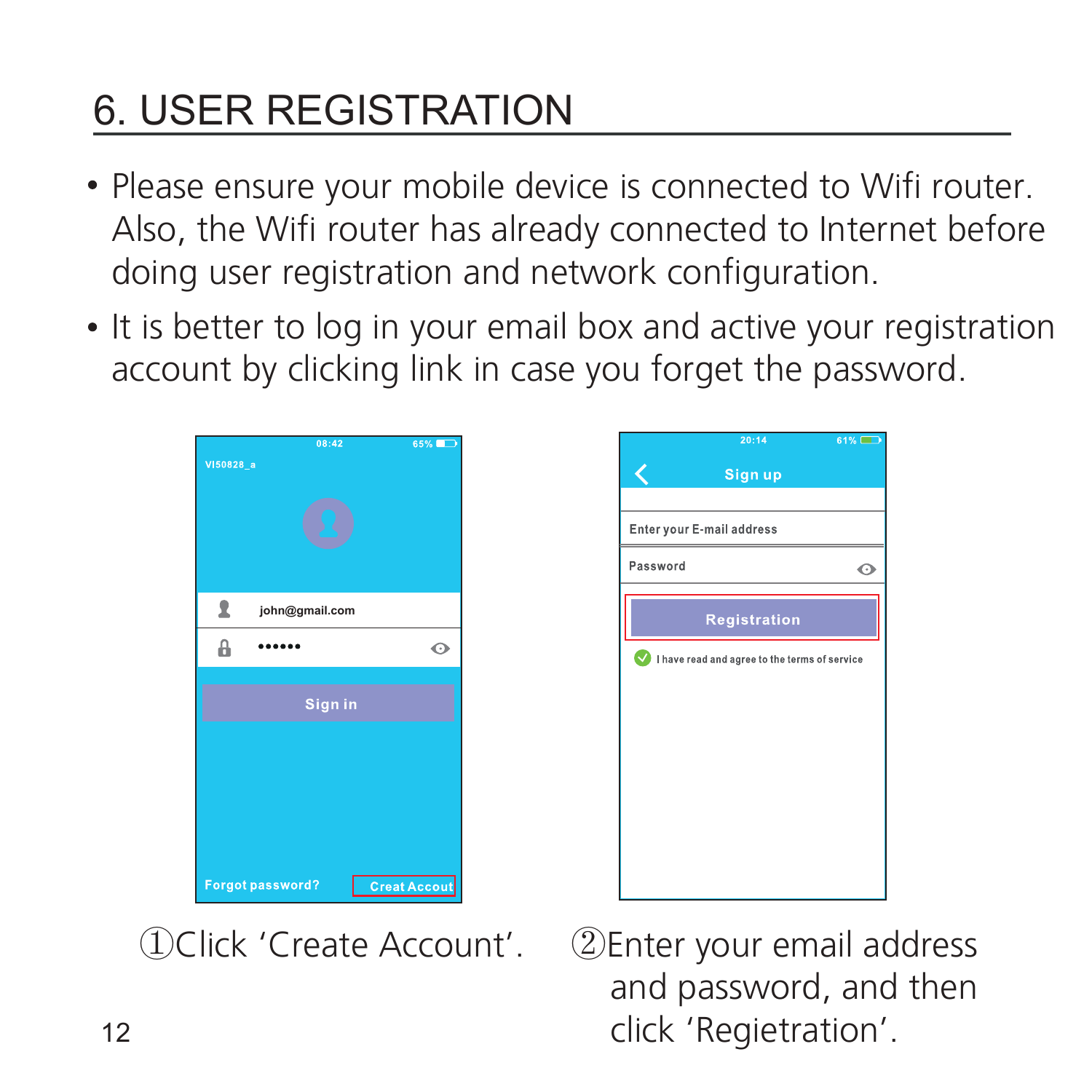# **D** CAUTION

- It is necessary to forget any other around network and make sure the Android or IOS device just connect to the WIFI network you want to configure.
- Make sure the Android or IOS device WIFI function works well and can be connected back to your original WIFI network automatically.

Kindly reminder:

• When AC enters into AP mode, the air-conditioning remote controller can't control it. It is necessary to finish network configuration or power the AC again in order to control it. Alternatively, you need to wait 8 minutes to let the AC quit AP mode automatically.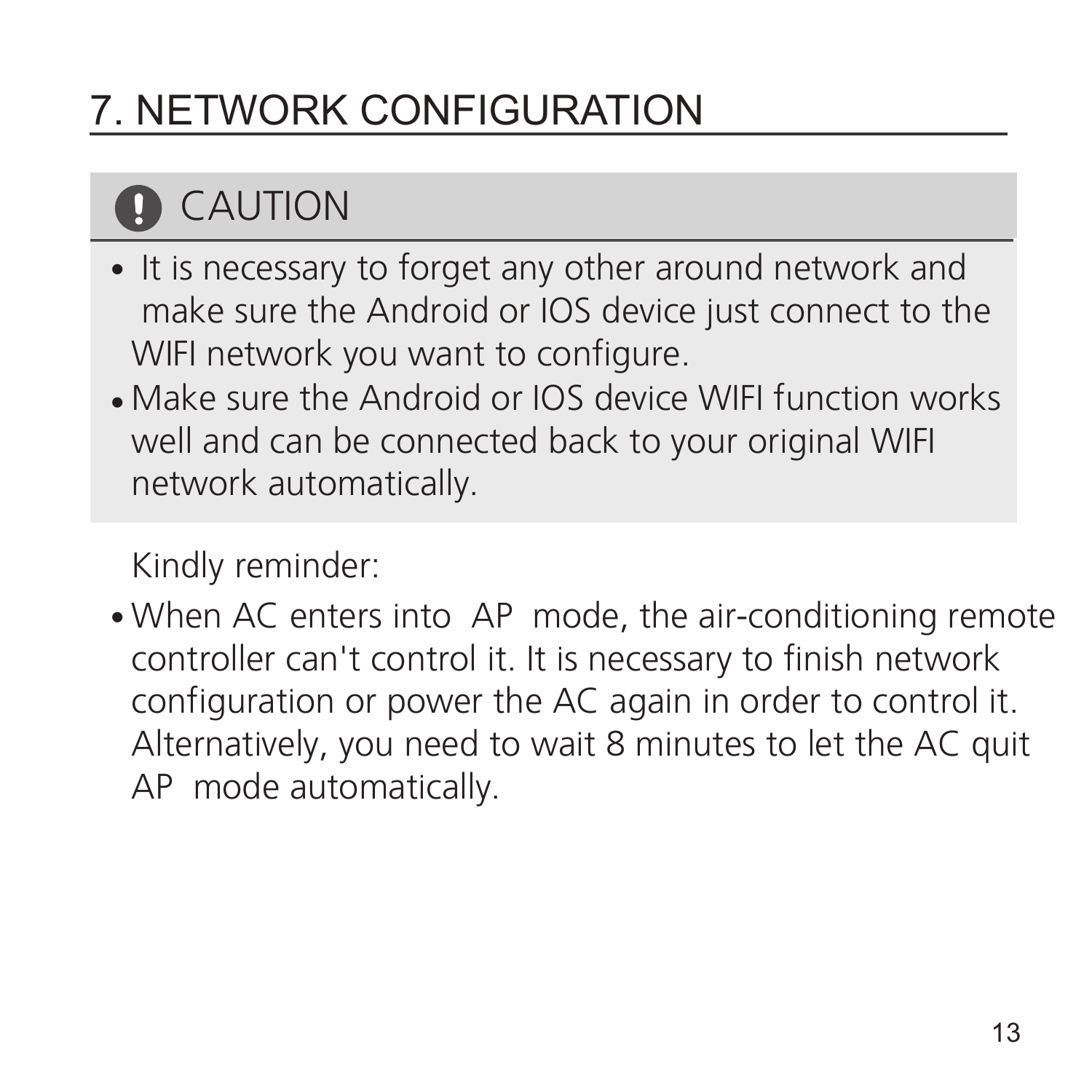- Using Android device to do network configuration.
- ① Make sure your mobile device has already been connected to the wifi network which you want to use. Also, you need to forget other irrelative wifi network in case it influences your cofiguration process.
- ② Disconnect the power supply of AC.
- ③ Connect the power supply of AC, and continuously press the digital display button or do not disturb button seven times in 3 minutes.
- ④ When the AC displays AP , it means that the AC WIFI has already entered into AP Mode.
- Some type of AC do not need the step to be in AP mode.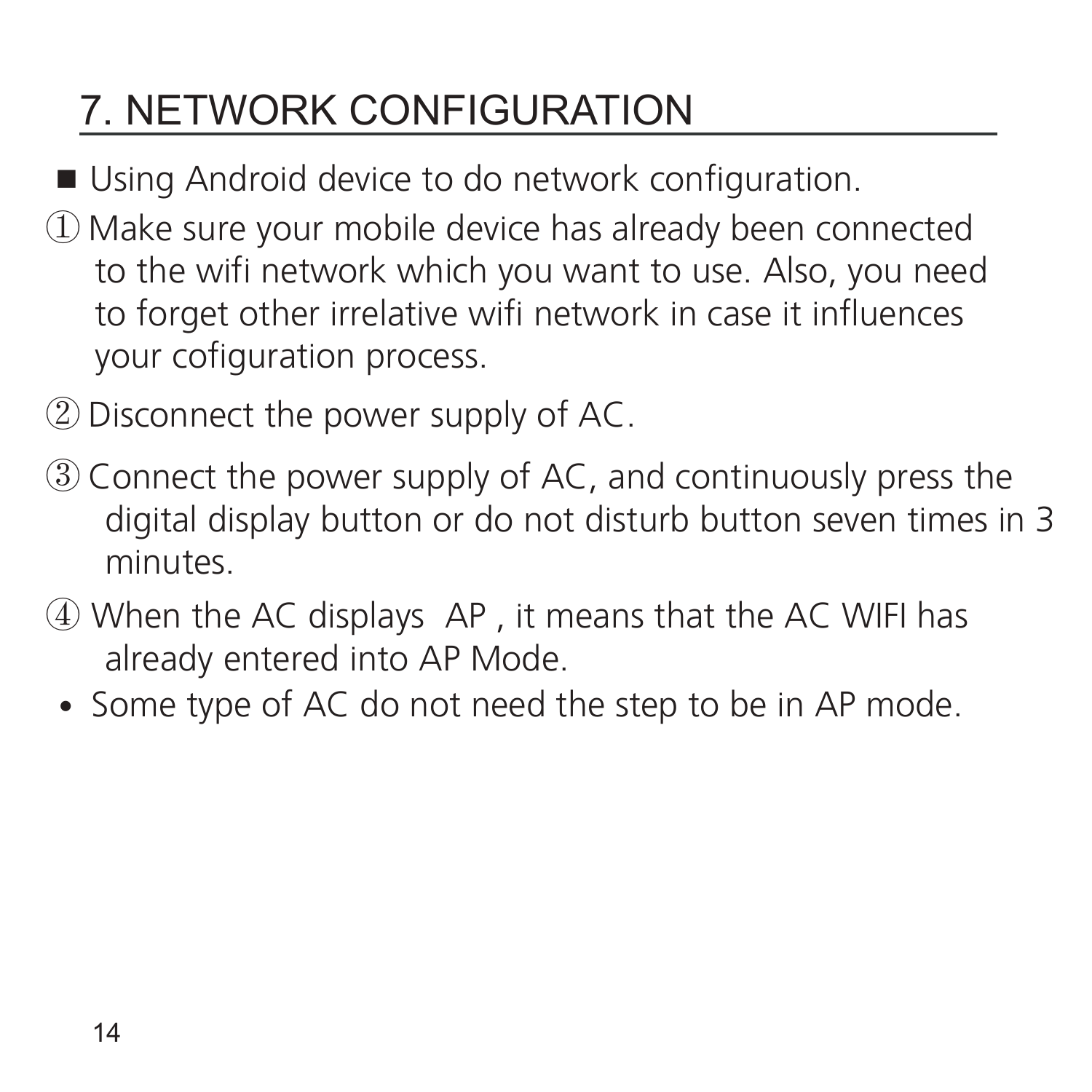



⑤ Press '+ Add Device' ⑥ Scan QR Code which is packed with smart kit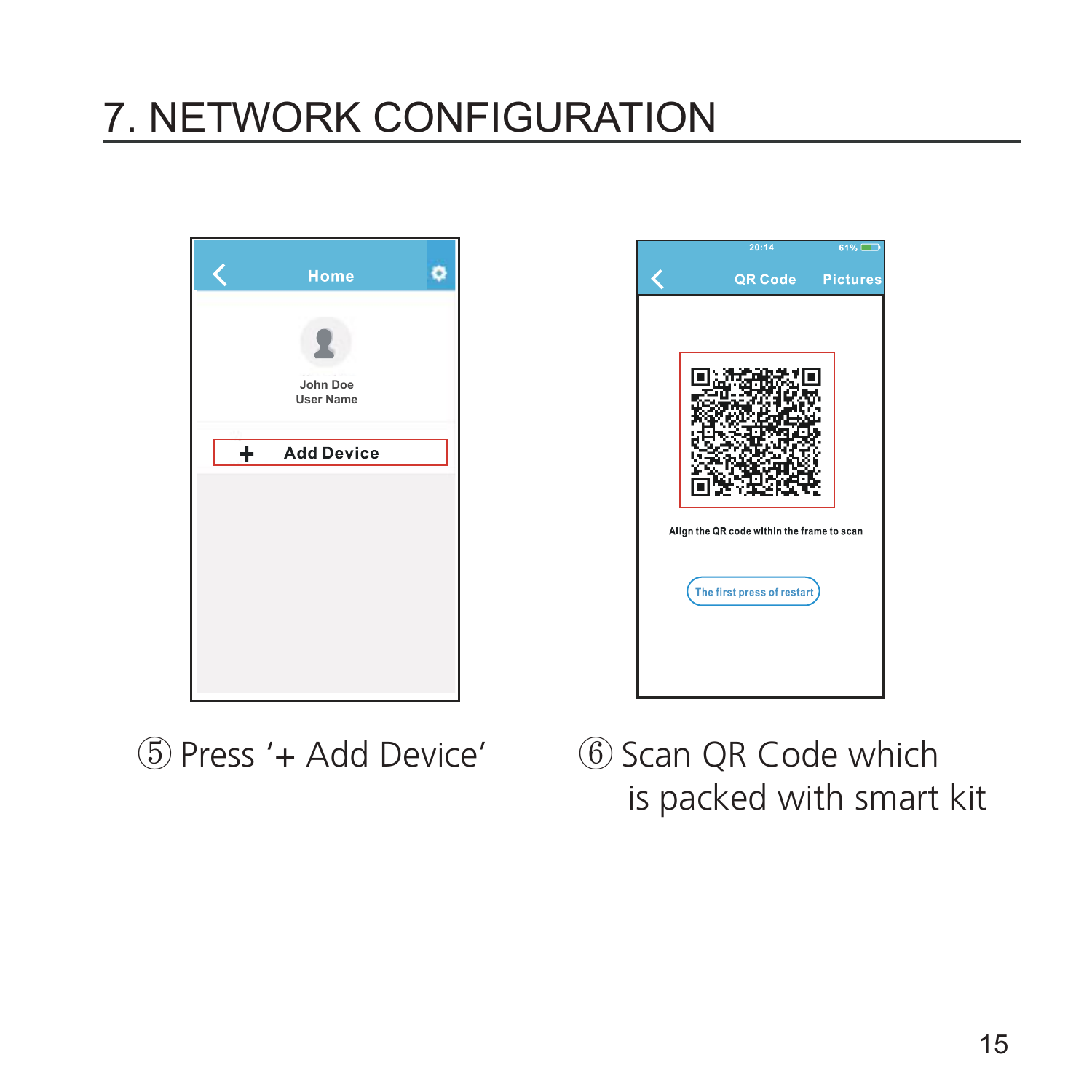



⑧ Enter your own WiFi router password and click OK;



⑨ Configuration Success, you can see the device on the list.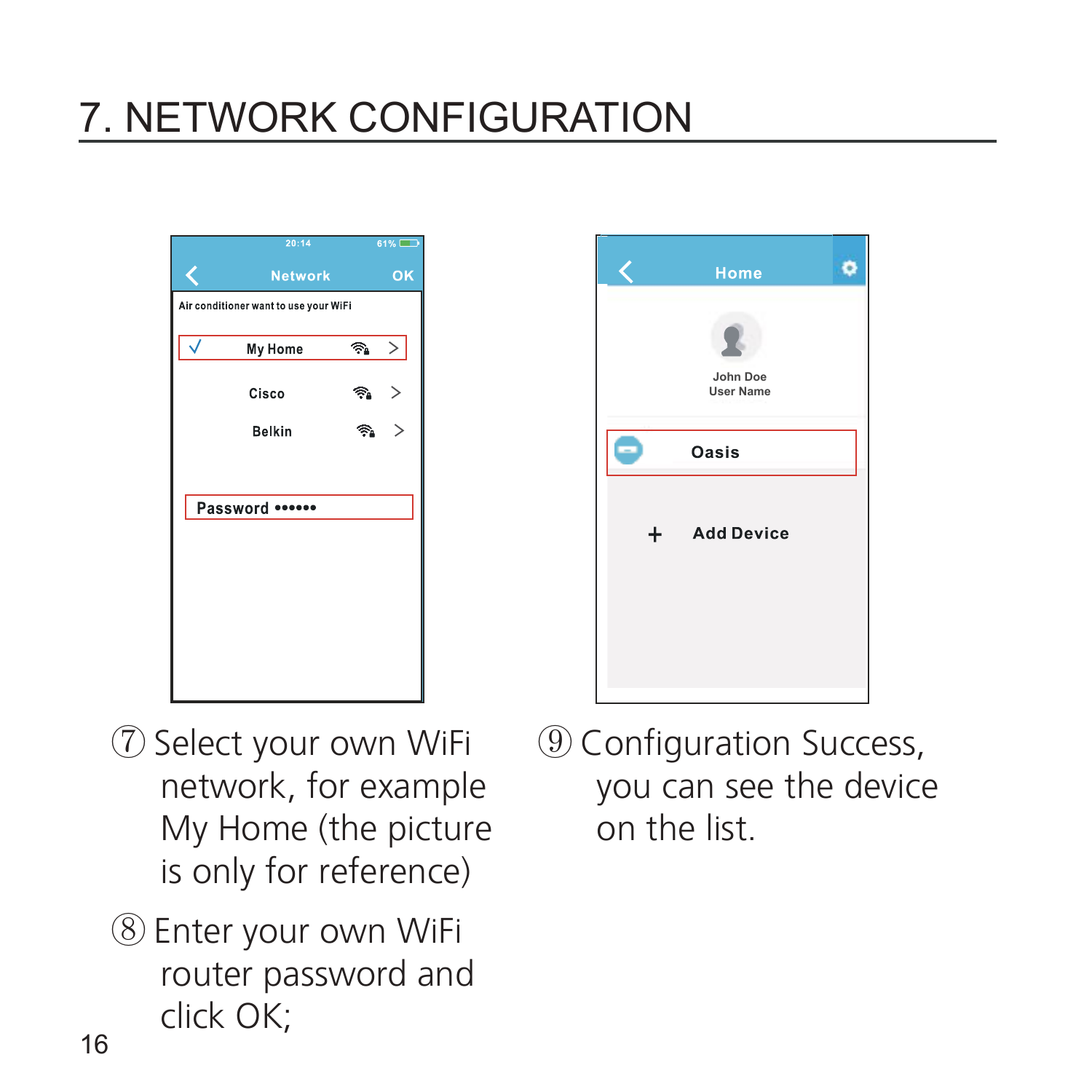- Using IOS device to do network configuration
- ① Make sure your mobile device has already been connected to the wifi network which you want to use. Also, you need to forget other irrelative wifi network in case it influences your cofiguration process.
- ② Disconnect the power supply of AC(some units).
- ③ Connect the power supply of AC, and continuously press the digital display button or do not disturb button seven times in 3 minutes.
- ④ When the AC displays AP , it means that the AC WIFI has already entered into AP Mode.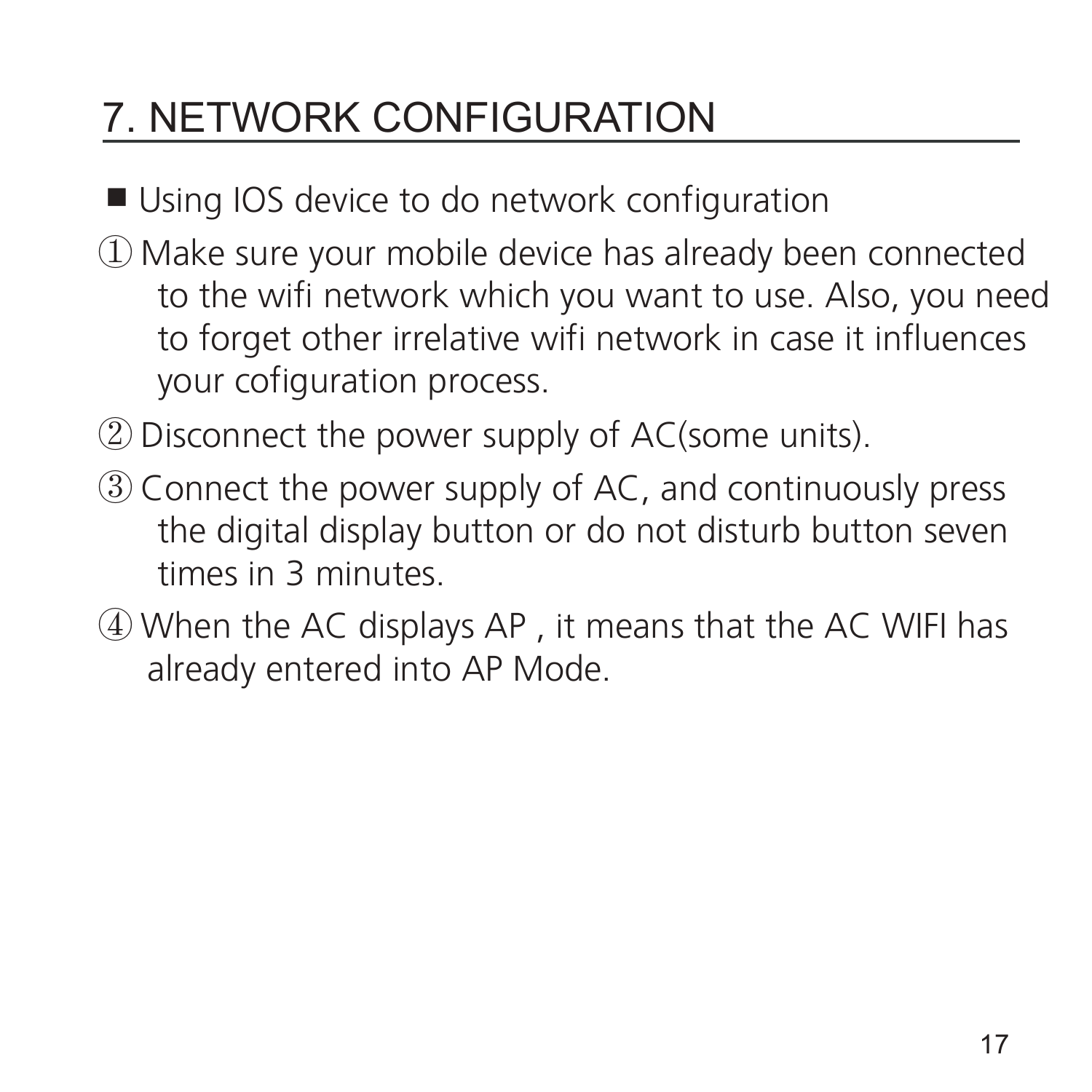



⑤ Press '+ Add Device' ⑥ Scan QR Code which is packed with smart kit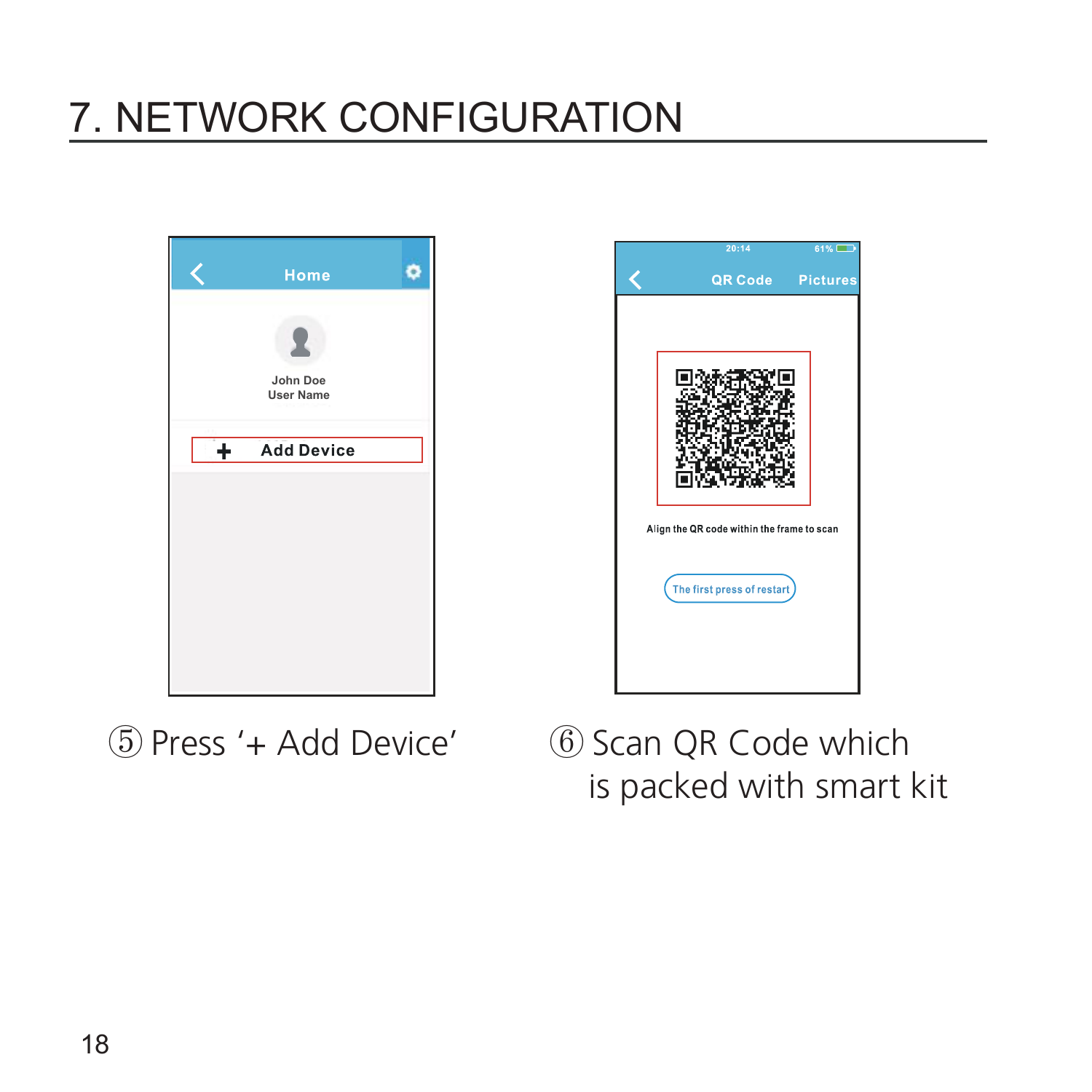| 49444 (1203) 30-<br><b>MEGO</b><br><b>Settings</b>                                                                                                      | <b>W. R216, MMT</b> |
|---------------------------------------------------------------------------------------------------------------------------------------------------------|---------------------|
| Airplane Mode                                                                                                                                           |                     |
| <b>WLAN</b>                                                                                                                                             | On >                |
| <b>Bluetooth</b>                                                                                                                                        | $OIII$ $>$          |
| Cellular                                                                                                                                                | 5                   |
| $-14444414$<br><b>Connect to WIFI AC hot spot:</b>                                                                                                      |                     |
| Return to the setting page of IOS Device-> Click<br>WLAN->Select net ac xxxx->Return to the<br>current page.<br>SSID: net ac xxxx<br>Password: 12345678 |                     |



- ⑦ Read the instruction above and press the 'Home ' button to return to the device interface.
	- ⑧ Click settings to enter the setting page,select WI AN/WIFI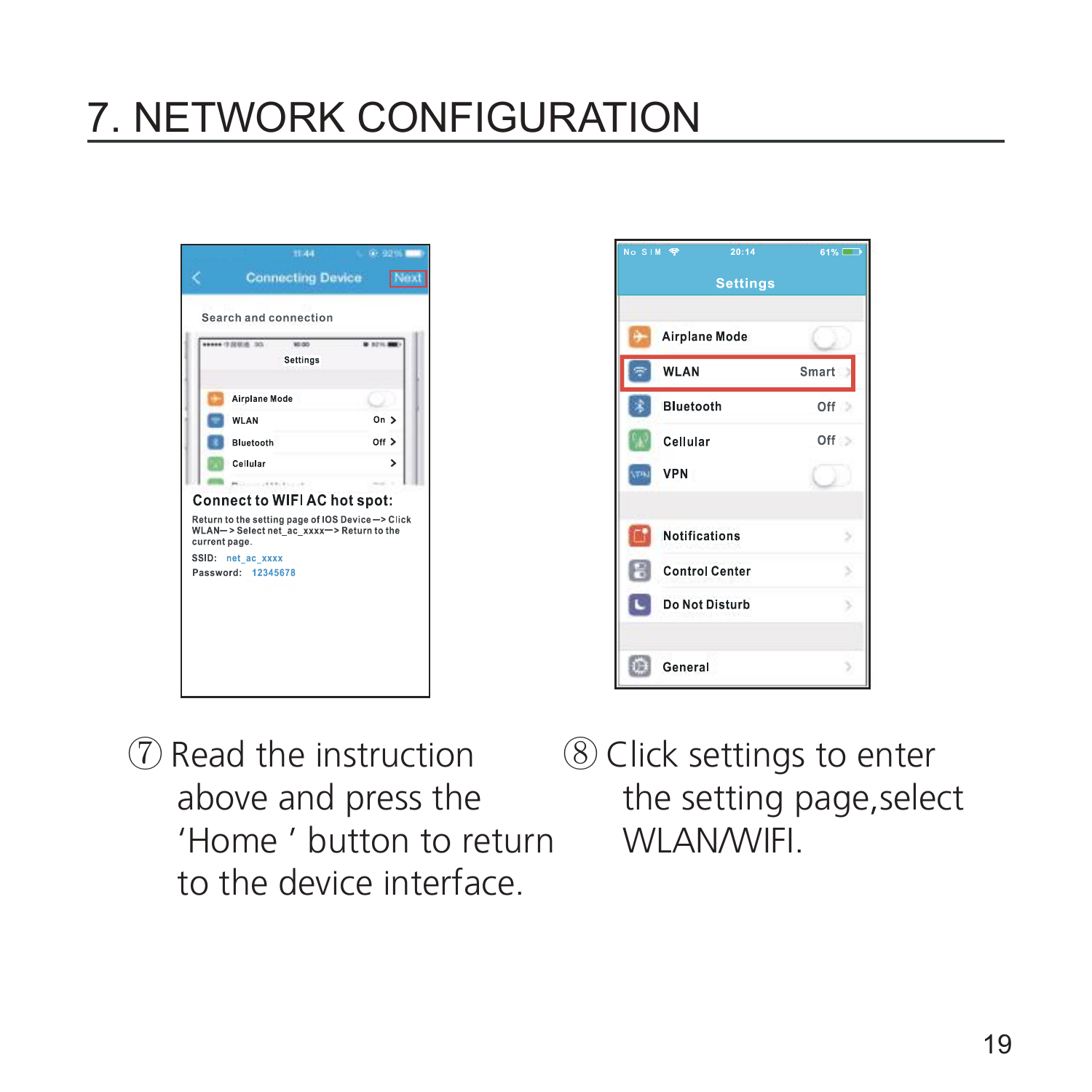| No SIM <sup>®</sup> | 20:14 | 61%                                     |
|---------------------|-------|-----------------------------------------|
| Settings WLAN       |       |                                         |
| CHOOSE A NET WORK   |       |                                         |
| <b>ASUS-5GX</b>     |       | $\bullet$ $\circ$ $\bullet$ $\bullet$   |
| ASUS 2.4GX          |       | $\bullet$ $\bullet$ $\bullet$           |
| bdptest1            |       | $\bullet$ $\bullet$ $\bullet$ $\bullet$ |
| bdptest1-5G         |       | $\bullet$ $\bullet$ (i)                 |
| HIWIFI-22EF60       |       | $\bullet \in \{1\}$                     |
| <b>Midatest</b>     |       | $B \nabla (1)$                          |
| fc_6866             |       | $\bullet \circ 1$                       |
| <b>ACIOT</b>        |       | 9 8 1                                   |
| net_ac_0010         |       | 日常                                      |
| zztest              |       | $\bullet$ $\circ$ $\circ$ $\circ$       |



| No SIM <b>P</b> | 20:14                 | 61%  |
|-----------------|-----------------------|------|
|                 | Joining "net_ac_0010" |      |
| Cancel          | <b>Enter Password</b> | Join |
|                 |                       |      |
| Password        |                       |      |
|                 |                       |      |
|                 |                       |      |
|                 |                       |      |
|                 |                       |      |
|                 |                       |      |
|                 |                       |      |
|                 |                       |      |
|                 |                       |      |
|                 |                       |      |
|                 |                       |      |
|                 |                       |      |

 12345678 and click "Join " .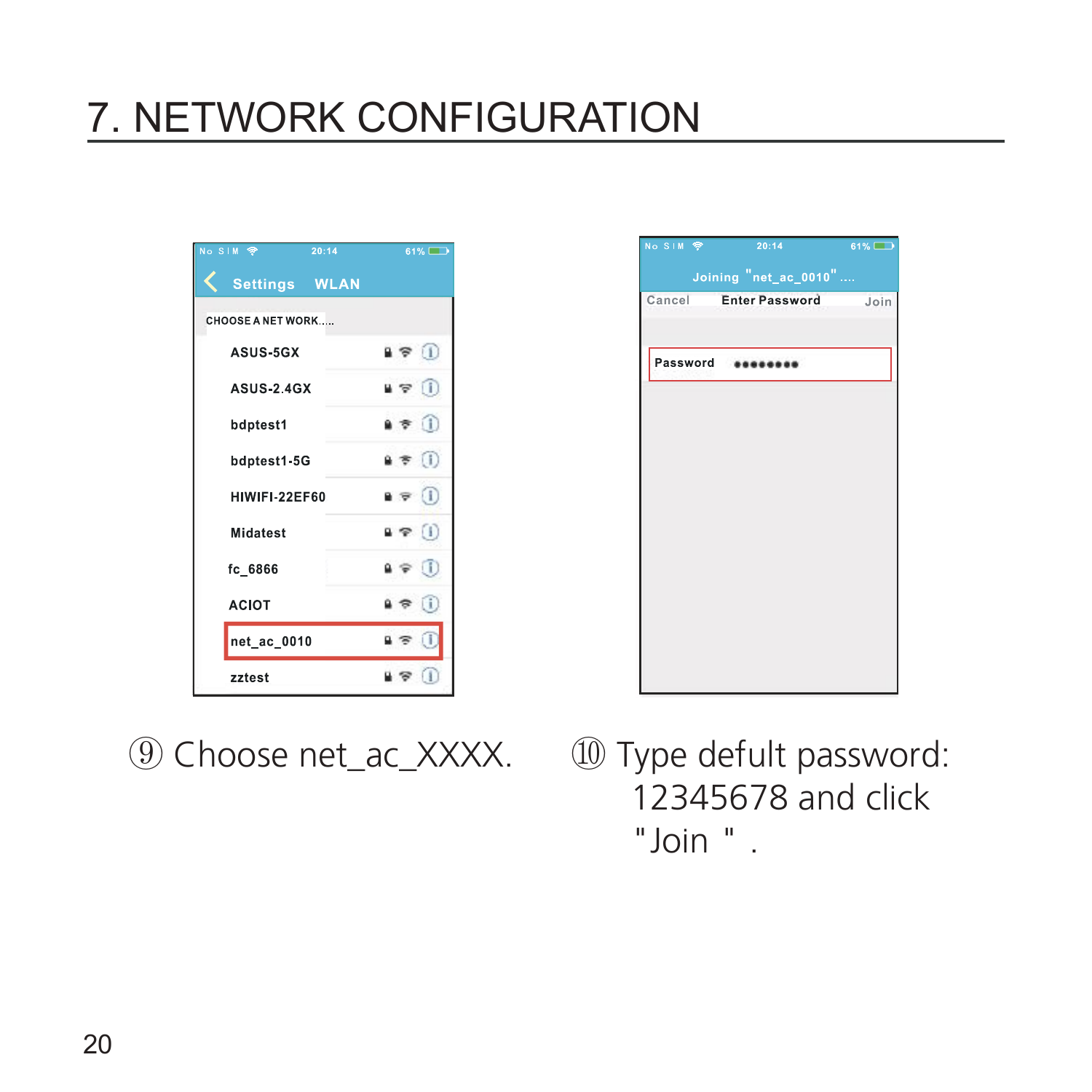| Airplane Mode<br>On ><br>WI AN<br>$011$ $>$<br>Bluetooth<br>Cellular<br>><br>$-444.41$<br><b>Connect to WIFIAC hot spot:</b><br>Return to the setting page of IOS Device-> Click<br>WLAN-> Select net ac xxxx-> Return to the | Settings      | <b>M 8216.000</b> |
|-------------------------------------------------------------------------------------------------------------------------------------------------------------------------------------------------------------------------------|---------------|-------------------|
|                                                                                                                                                                                                                               |               |                   |
|                                                                                                                                                                                                                               |               |                   |
|                                                                                                                                                                                                                               |               |                   |
|                                                                                                                                                                                                                               |               |                   |
|                                                                                                                                                                                                                               | current page. |                   |
| SSID: net ac xxxx                                                                                                                                                                                                             |               |                   |



11 Return to APP and click Next

- 12 Select your own WiFi network, for example My Home (the picture is only for reference)
- Enter your own WiFi 13 router password and click OK;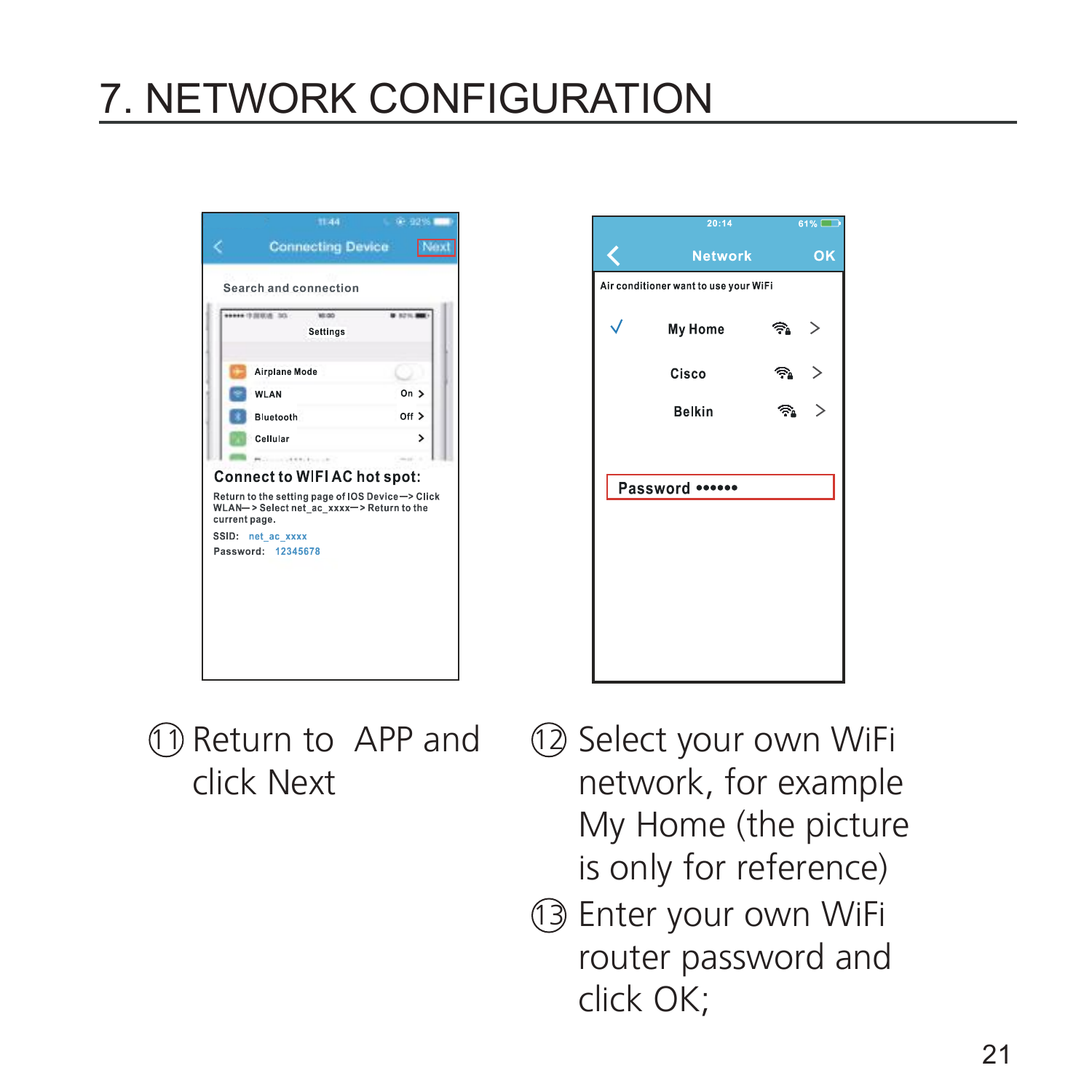

Configuration 14 Success, you can see the device on the list.

NOTE:

- When finishing network configuration, APP will display success cue words on the screen.
- Due to different internet environment, it is possible that the device status still display "offline". If this situation occurs, it is necessary to pull and refresh the device list on the APP and make sure the device status become "online". Alternatively, user can turn off the AC power and turn on it again, the device status will become "online" after a few minutes.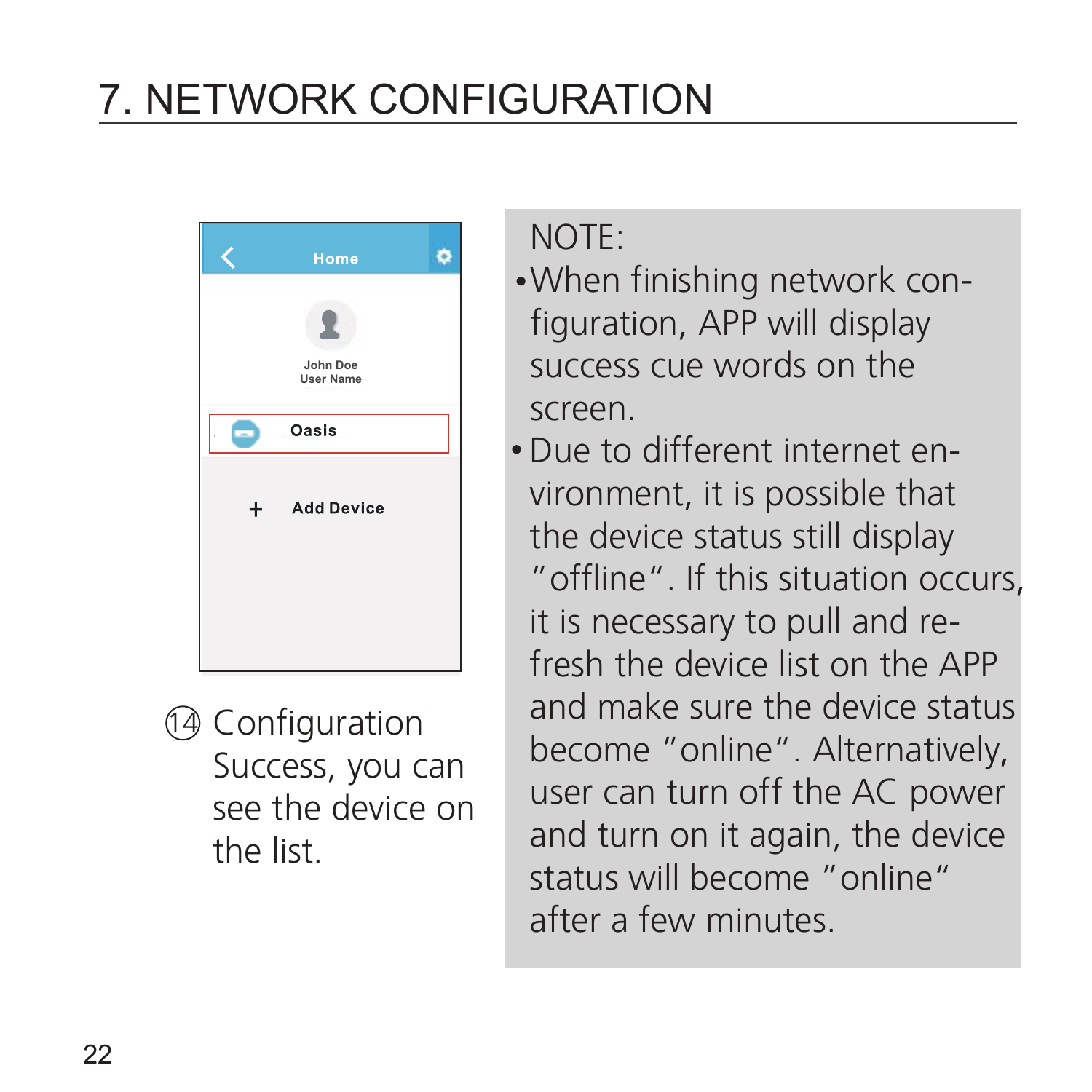# 8. HOW TO USE APP

Please ensure both your mobile device and air conditioner are connected to the Internet before using app to control the air conditioner via internet, please follow the next steps:





- ① Type your own account ② Select the target air and password, Click "Sign in ".
- conditioner to enter into the main control interface.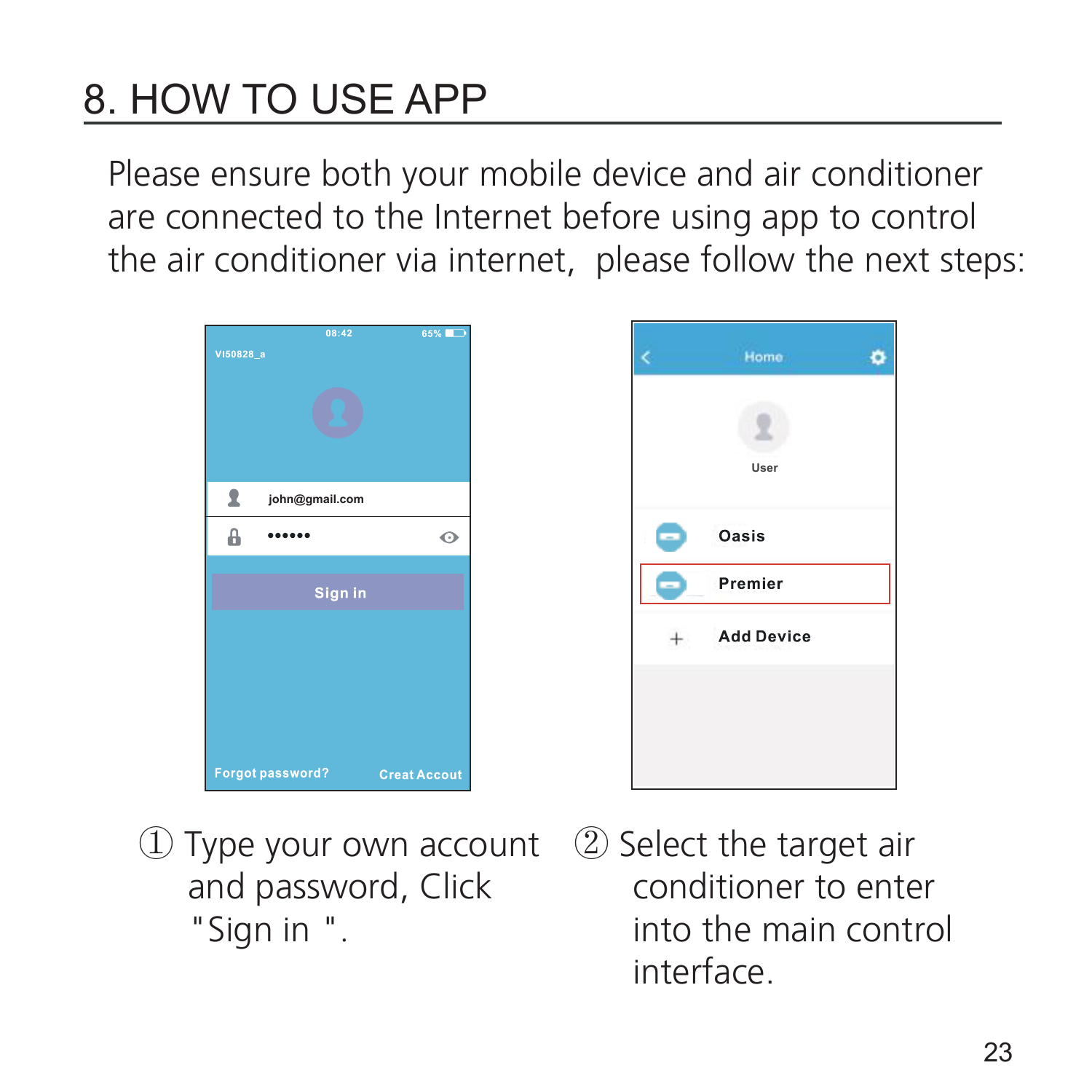

③ Thus, user can control air conditioners on/off status, operation mode, temperature, fan speed and so on.

#### NOTE:

Not all the functions of the APP are available on air conditioner. For example: ECO, Turbo, Left and Right Swing, Up and Down swing function, please check the user manual to find more information.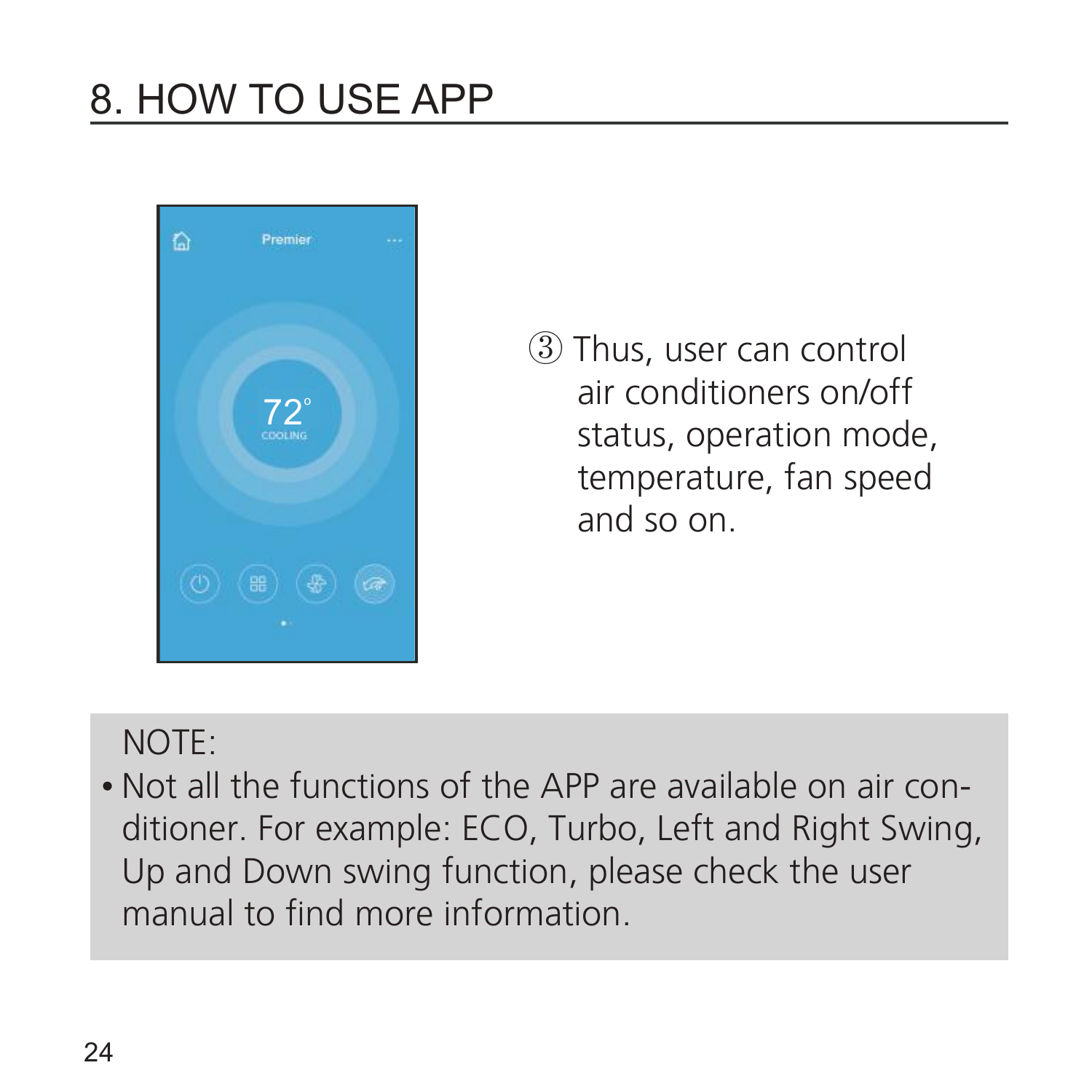Including: Timer on, Timer off, 8OC Heat, Sleep, Check.

NOTE:

- If the air conditioner do not support the above functions, the functions will be hided from the function list.
- Timer on/ Timer off

Weekly, user can make an appointment to turn on or off AC on specific time. User also can choose circulation to keep the AC under schedule control every week.

|                  | Function            | ٥ |                  | Function            | ٠ |
|------------------|---------------------|---|------------------|---------------------|---|
| <b>Timer On</b>  | 18:00<br>Mon. Tues. |   | <b>Timer On</b>  | 18:00<br>Mon. Tues. |   |
| <b>Timer Off</b> | 02:00<br>Mon, Tues, |   | <b>Timer Off</b> | 02:00<br>Mon, Tues, |   |
| 8° Heating       |                     |   | 8° Heating       |                     |   |
| Sleep            | Nr                  |   | Sleep            | $M_{\rm A}$         |   |
|                  |                     |   |                  |                     |   |
| Check            |                     | > | Check            |                     | ⋗ |
|                  |                     |   |                  |                     |   |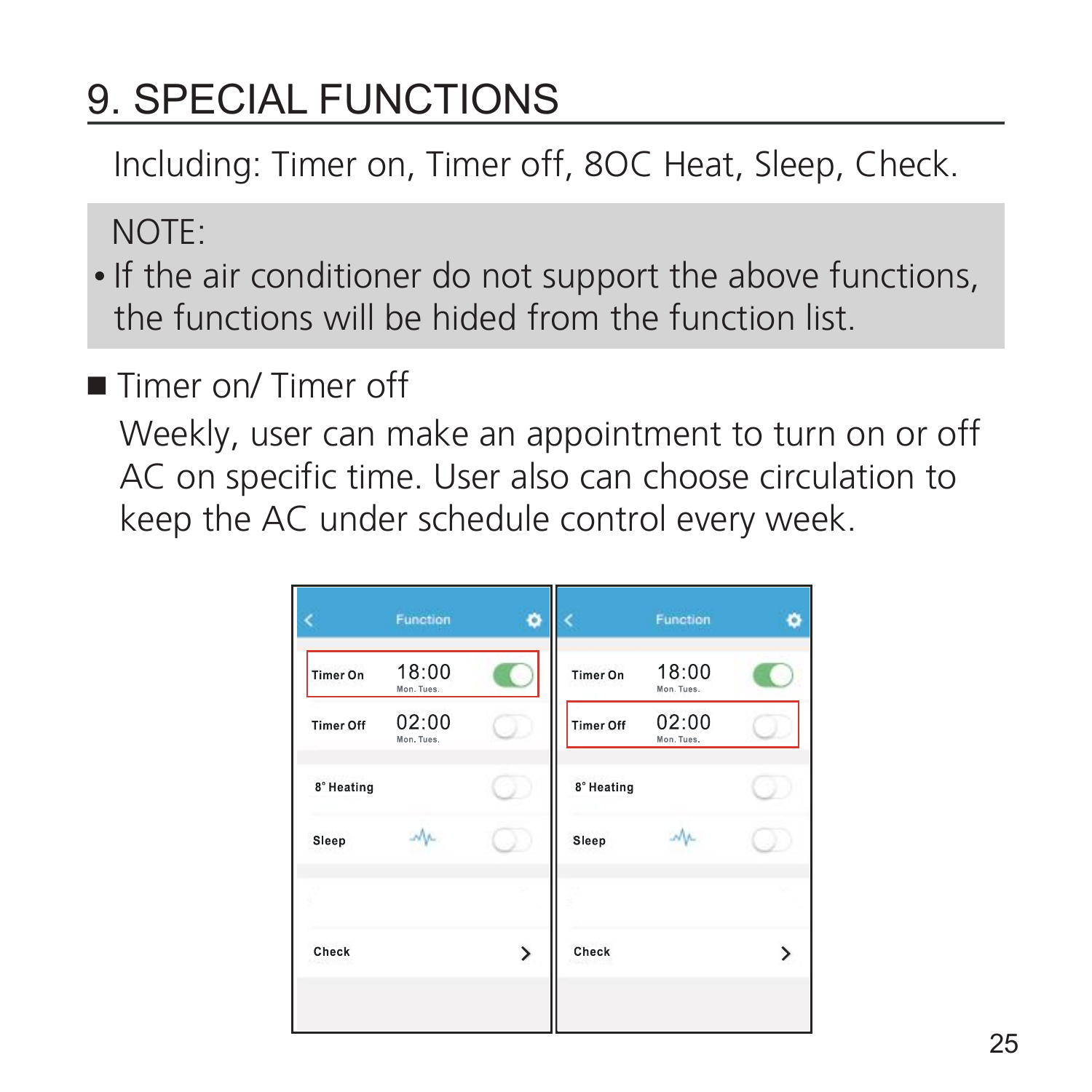|        |          | <b>Timer On</b> | OK       | Repeat    |  |
|--------|----------|-----------------|----------|-----------|--|
|        | 08       | 48              |          | Monday    |  |
|        | 09       | 49              |          | Tuesday   |  |
|        | 10<br>11 | 50<br>51        |          | Wednesday |  |
|        | 10       | Ξö              |          | Thursday  |  |
| Repeat |          |                 | Mon, Tue | Friday    |  |
|        |          |                 |          | Saturday  |  |
|        |          |                 |          | Sunday    |  |
|        |          |                 |          |           |  |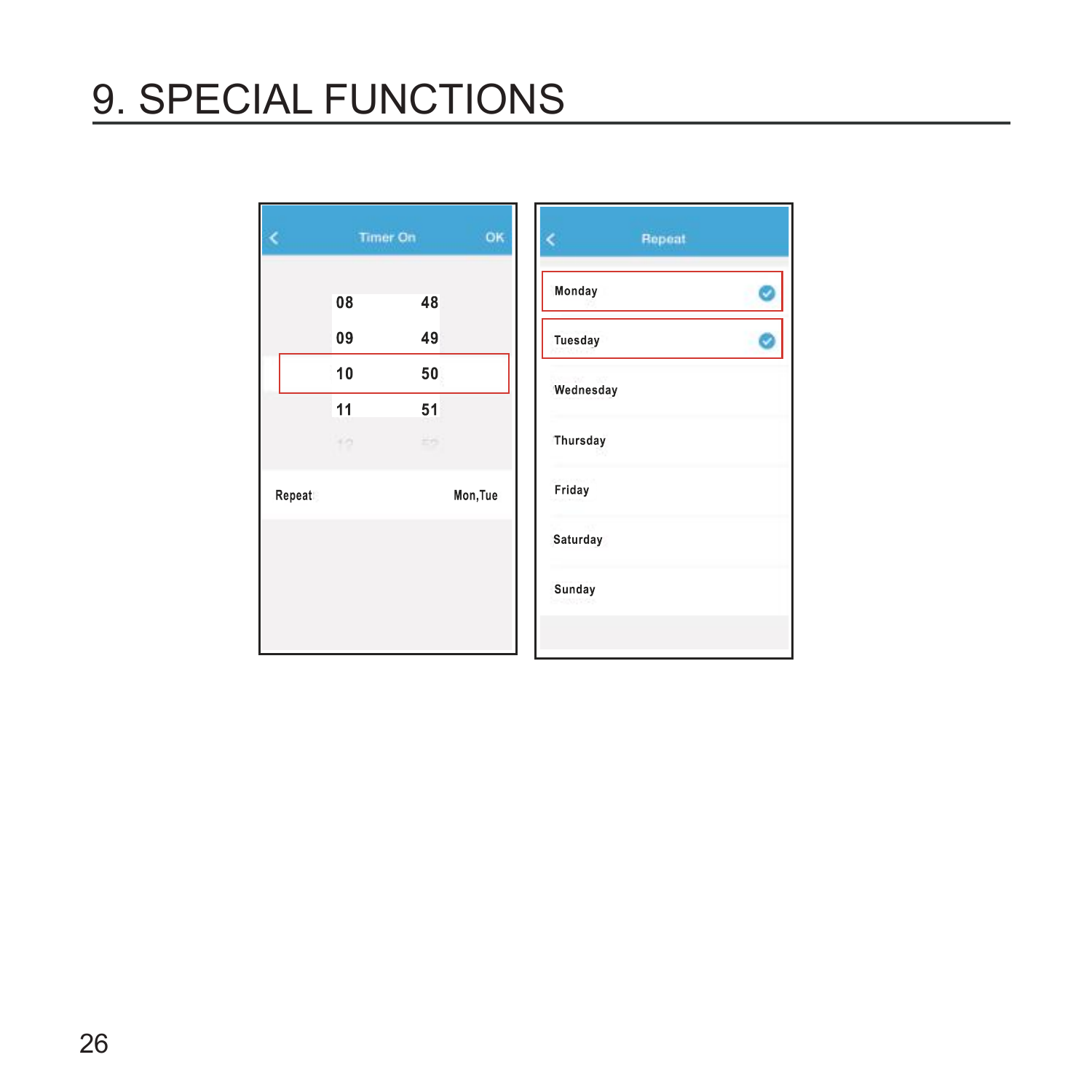■8℃ Heat

User can let the AC run under 8℃ Heat by one-click. When people go outisde, this function can protect your furniture from frost damage.

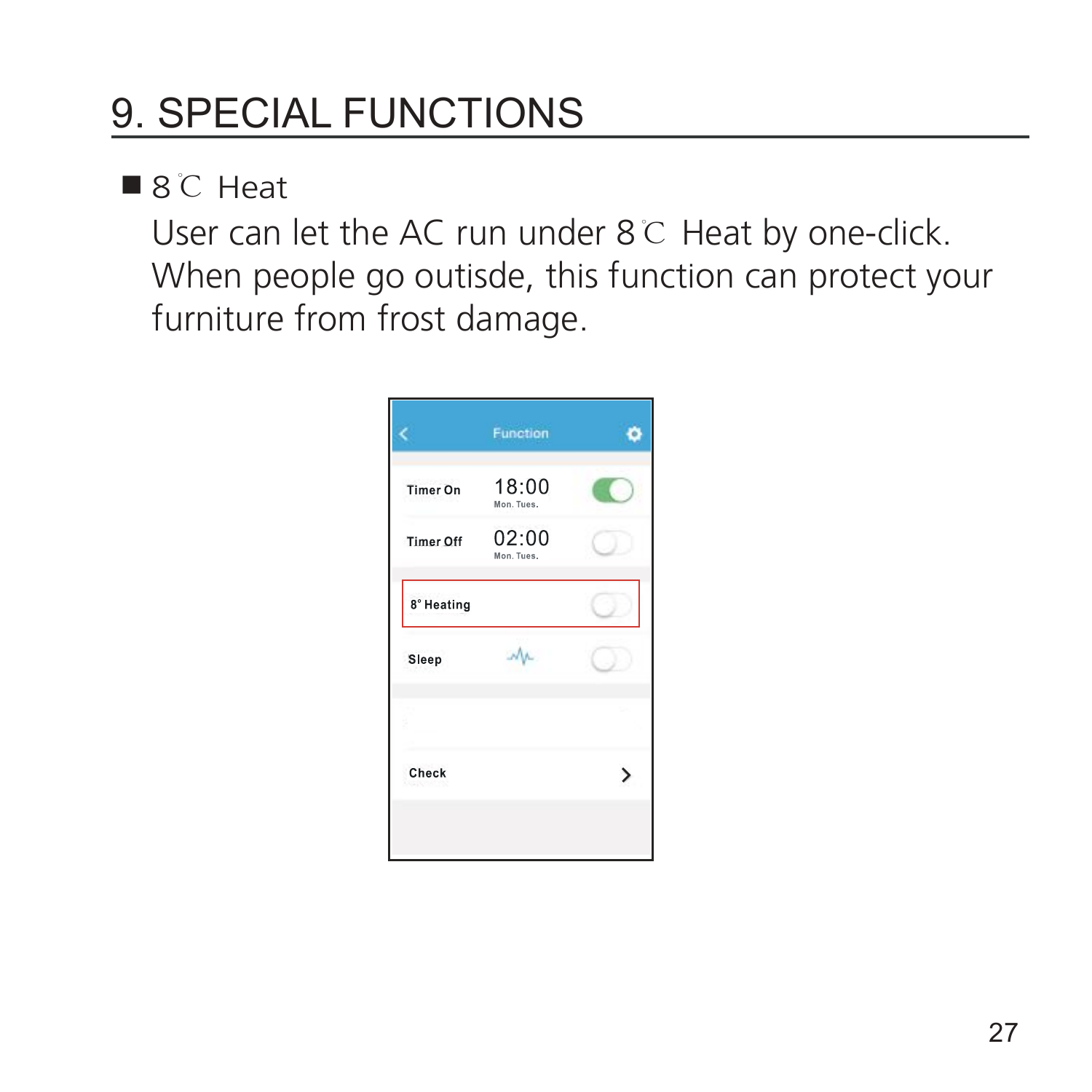#### **Sleep**

User can customize their own comfortable sleep by setting target temperature.



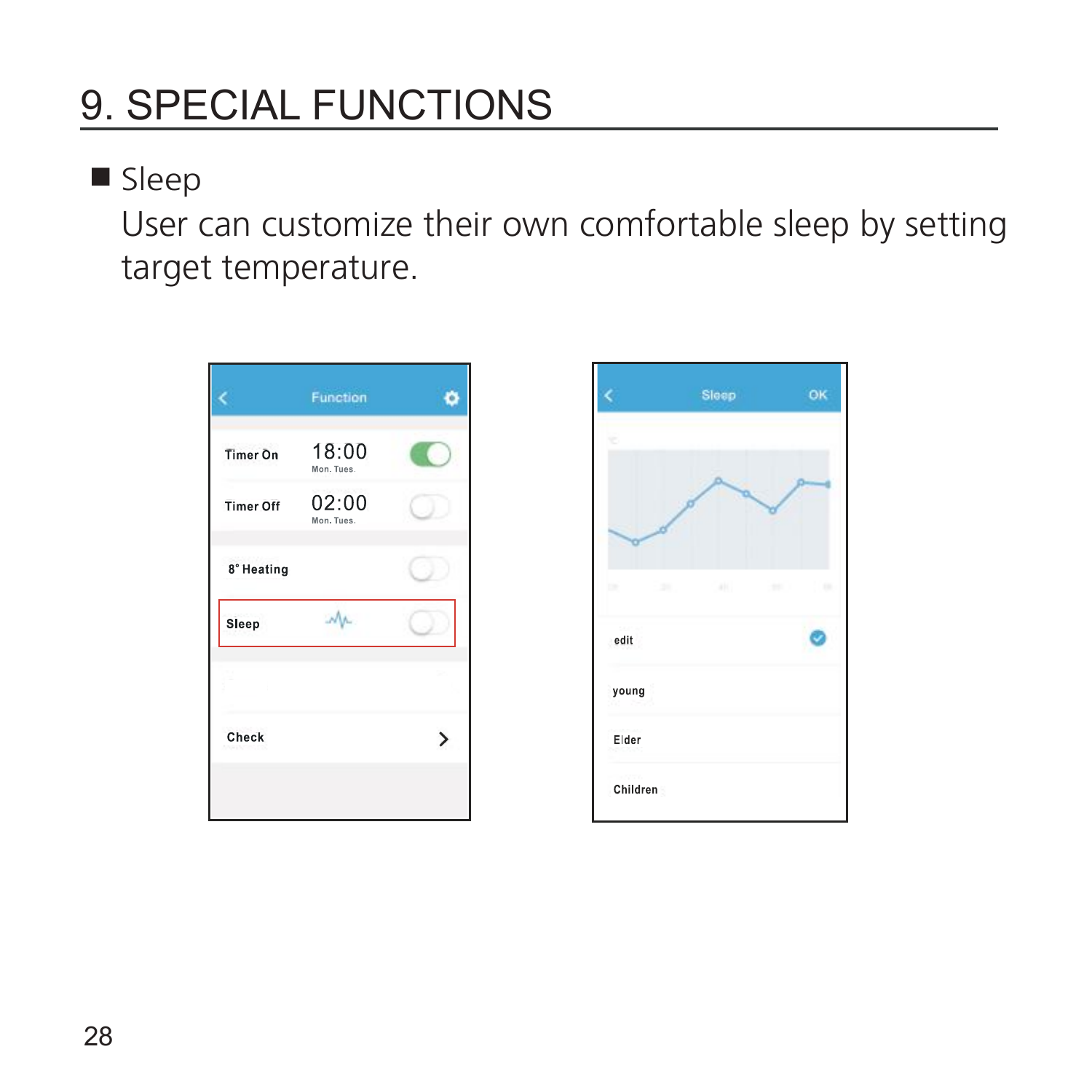Check

User can simply check the AC running status with this function. When finishing this procedure, it can display the normal items, abnormal items, and detail information.



|                         | Check           |
|-------------------------|-----------------|
| Testing                 | $97^{\circ}$    |
| Normal                  | 97              |
| $\sim$ 122<br>Abonormal | $\circ$ $\circ$ |
|                         |                 |
|                         |                 |
|                         |                 |
|                         |                 |
|                         | Done            |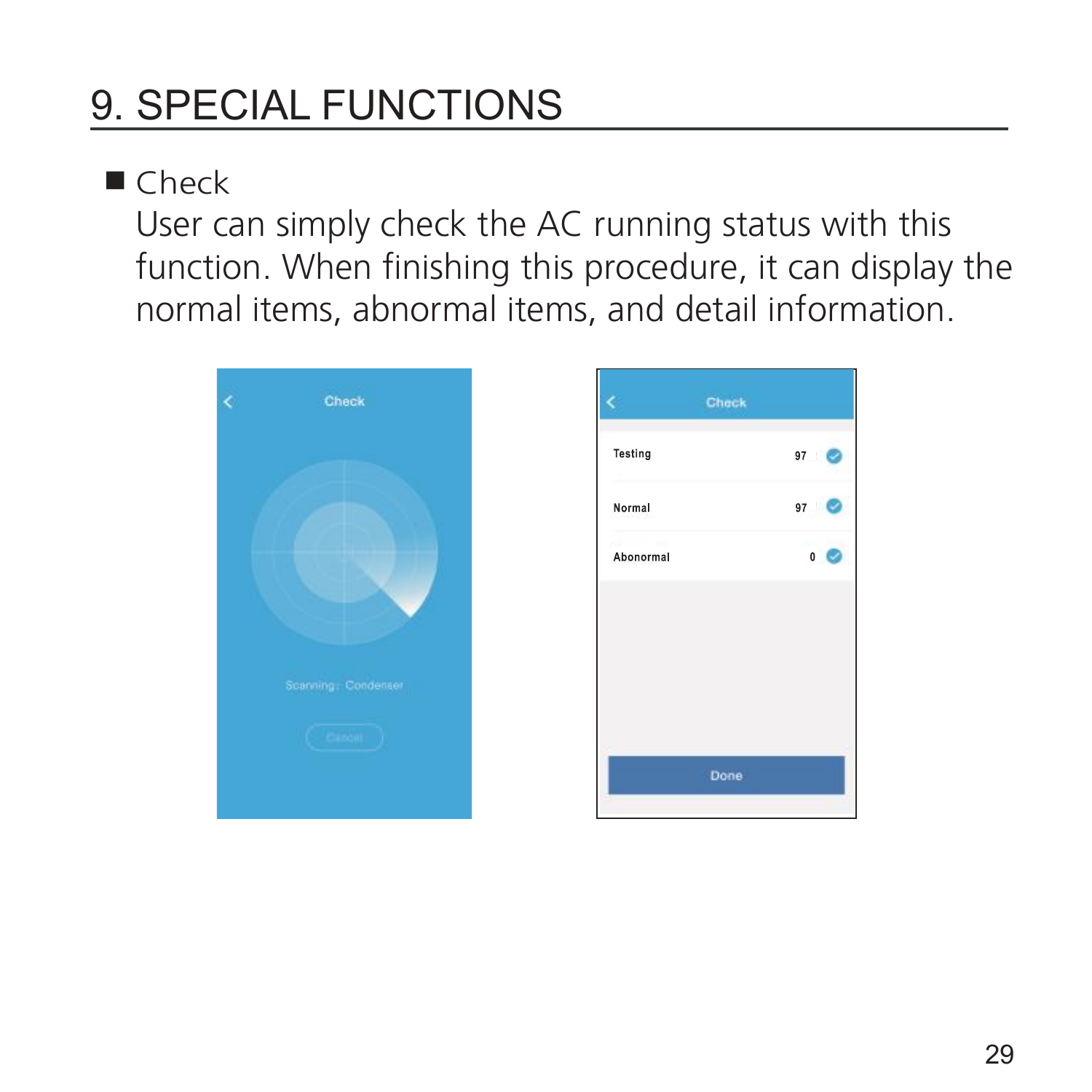|            | <b>Detail</b>               |  |
|------------|-----------------------------|--|
| Abnormal:0 |                             |  |
| Normal:97  |                             |  |
|            | <b>Compressor frequency</b> |  |
|            | Compressor current          |  |
|            | Outdoor machine current:    |  |
|            | Evaporator temperature      |  |
|            | Condenser temperature       |  |
|            | <b>Exhaust temperature</b>  |  |
|            | Outdoor temperature         |  |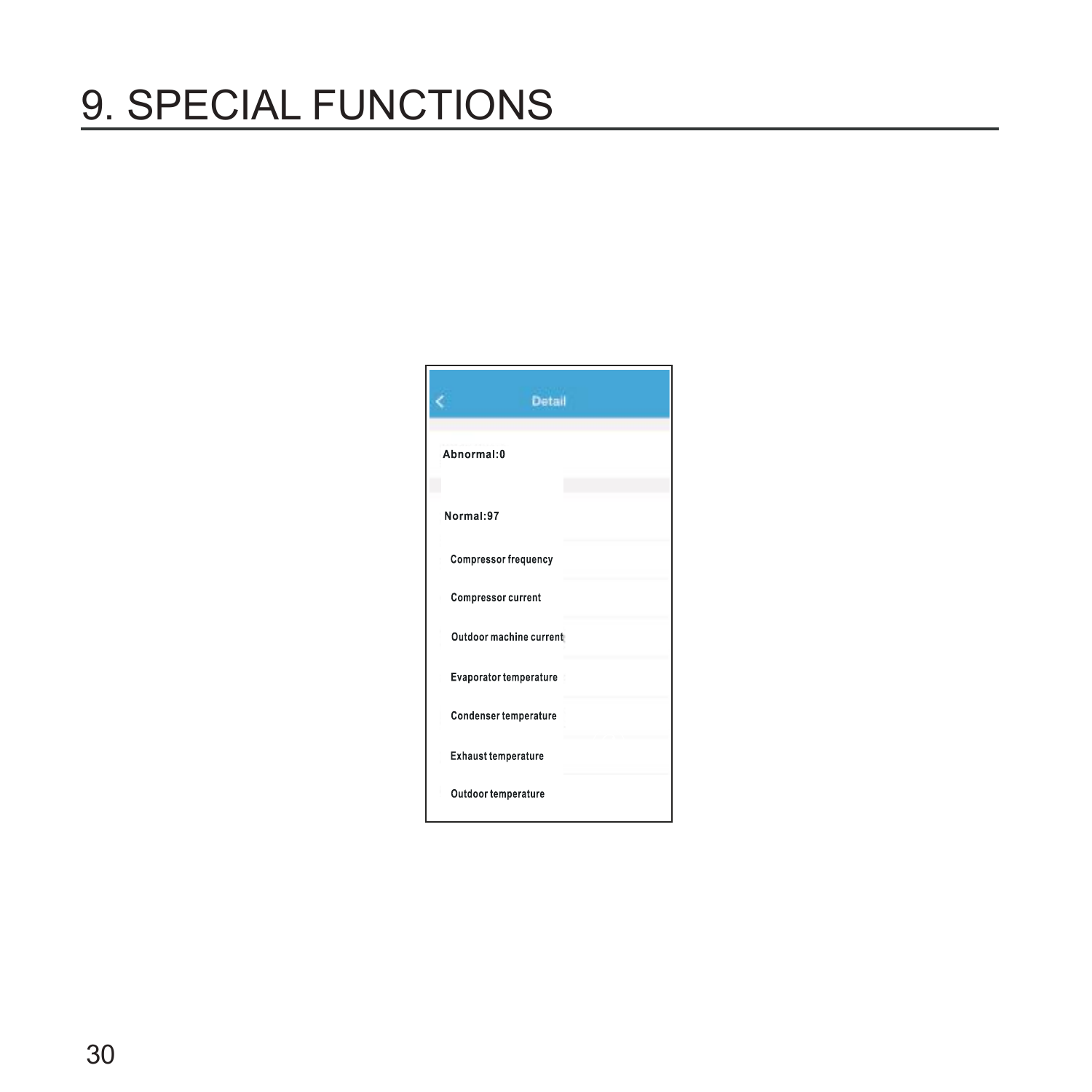## CAUTION

- This device complies with Part 15 of the FCC Rules and RSS 210 of Industry & Science Canada. Operation is subject to the following two conditions: (1) this device may not cause harmful interference, and (2) this device must accept any interference received, including interference that may cause undesired operation.
- Only operate the device in accordance with the instructions supplied. This device complies with FCC and IC radiation exposure limits set forth for an uncontrolled environment. In order to avoid the possibility of exceeding the FCC and IC radio frequency exposure limits, human proximity to the antenna shall not be less than 20cm (8 inches) during normal operation.
- Changes or modifications not expressly approved by the party responsible for compliance could void the user's authority to operate the equipment.